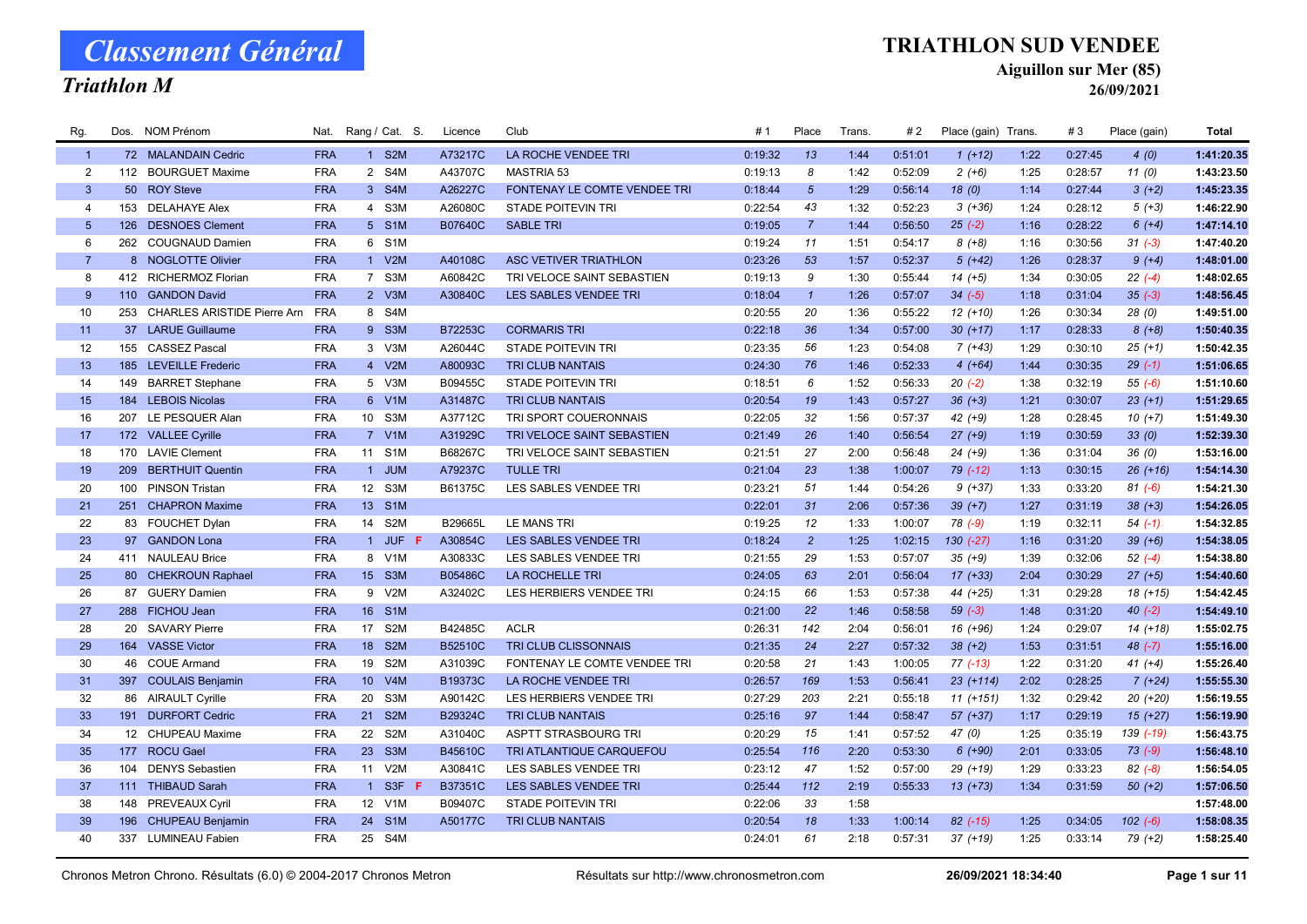### Triathlon M

### TRIATHLON SUD VENDEE

Aiguillon sur Mer (85)

| Rg. |     | Dos. NOM Prénom               | Nat.       |                 | Rang / Cat. S.   | Licence | Club                         | #1      | Place          | Trans. | #2      | Place (gain) Trans. |      | #3      | Place (gain) | <b>Total</b> |
|-----|-----|-------------------------------|------------|-----------------|------------------|---------|------------------------------|---------|----------------|--------|---------|---------------------|------|---------|--------------|--------------|
| 41  |     | 27 SOUCHET Maxime             | <b>FRA</b> |                 | 13 V1M           | B24404C | <b>CHANTONNAY TRI</b>        | 0:25:32 | 107            | 1:59   | 0:59:50 | $72$ $(+37)$        | 1:19 | 0:29:54 | $21 (+29)$   | 1:58:31.90   |
| 42  | 58  | <b>BLANCHARD Florent</b>      | <b>FRA</b> | 14              | V <sub>1</sub> M | A26608C | LA ROCHE VENDEE TRI          | 0:24:24 | 70             | 1:58   | 0:58:09 | 50 (+26)            | 1:33 | 0:32:33 | $60 (+2)$    | 1:58:35.30   |
| 43  | 226 | <b>BILLAUD Jonathan</b>       | <b>FRA</b> | 26              | S3M              |         |                              | 0:29:13 | 256            | 2:27   | 1:01:02 | 99 (+101)           | 1:42 | 0:24:43 | $1(+112)$    | 1:59:03.20   |
| 44  |     | 140 LETOCART Alan             | <b>FRA</b> |                 | 15 V1M           | B45876C | <b>SHARKS TRI 79</b>         | 0:22:36 | 39             | 2:09   | 0:57:03 | $31 (+12)$          | 1:51 | 0:35:35 | 151 (-17)    | 1:59:12.20   |
| 45  |     | 24 CONAN Philippe             | <b>FRA</b> | 16 <sup>°</sup> | V3M              | A36116C | <b>BROCELIANDE TRI</b>       | 0:24:46 | 84             | 2:15   | 0:56:34 | $21 (+46)$          | 1:22 | 0:34:28 | $117(-7)$    | 1:59:21.80   |
| 46  |     | 249 CERUTTI Brice             | <b>FRA</b> | 27              | S <sub>4</sub> M |         |                              | 0:26:14 | 126            | 1:42   | 0:55:48 | $15(+86)$           | 1:28 | 0:34:13 | $108(-6)$    | 1:59:23.10   |
| 47  |     | 81 DEGUITRE Jean Marie        | <b>FRA</b> | 17 <sup>2</sup> | V3M              | B05857C | LA ROCHELLE TRI              | 0:27:51 | 214            | 2:07   | 0:58:58 | 60 (+120)           | 1:30 | 0:29:03 | $12 (+47)$   | 1:59:27.20   |
| 48  | 121 | <b>DEROMMELAERE Charles</b>   | <b>FRA</b> | 28              | S3M              | B44879C | PAYS D ANCENIS CLUB TRI 44   | 0:26:20 | 130            | 2:11   | 0:59:29 | 68 (+50)            | 2:02 | 0:29:28 | $17(+32)$    | 1:59:28.30   |
| 49  |     | 77 RIVALLAND Loic             | <b>FRA</b> |                 | 18 V4M           | B61161C | LA ROCHELLE TRI              | 0:25:24 | 105            | 2:25   | 0:56:59 | 28 (+57)            | 1:57 | 0:32:58 | $68$ $(-1)$  | 1:59:40.50   |
| 50  |     | 335 LEGERON Teddy             | <b>FRA</b> | 19              | V <sub>1</sub> M |         |                              | 0:26:06 | 122            | 2:01   | 0:56:54 | 26 (+73)            | 1:34 | 0:33:12 | $77(-1)$     | 1:59:44.35   |
| 51  |     | 197 RASSELET Clement          | <b>FRA</b> | 29              | S4M              | A58659C | <b>TRI CLUB NANTAIS</b>      | 0:25:08 | 91             | 2:22   | 1:00:37 | $89 (+7)$           | 1:36 | 0:30:08 | $24$ $(+33)$ | 1:59:48.10   |
| 52  |     | 157 HARROUET Laurent          | <b>FRA</b> | 20              | V <sub>1</sub> M | A36872C | <b>TCA EVREUX</b>            | 0:23:20 | 50             | 2:33   | 1:00:40 | $90(-14)$           | 1:35 | 0:31:44 | $45 (+12)$   | 1:59:49.20   |
| 53  |     | 70 MINGUY Pauline             | <b>FRA</b> |                 | 2 S2F            | B35938C | LA ROCHE VENDEE TRI          | 0:21:54 | 28             | 2:00   | 1:00:16 | $83$ $(-15)$        | 1:38 | 0:34:05 | 101 (-10)    | 1:59:49.90   |
| 54  | 295 | <b>GALLAIS Romain</b>         | <b>FRA</b> | 30              | S3M              |         |                              | 0:22:22 | 38             | 2:04   | 1:00:40 | $92$ $(-13)$        | 1:42 | 0:33:10 | $76(-3)$     | 1:59:55.40   |
| 55  | 223 | <b>BELY Romain</b>            | <b>FRA</b> | 31              | S <sub>1</sub> M |         |                              | 0:26:23 | 133            | 1:46   | 1:01:24 | 109 (+24)           | 1:17 | 0:29:33 | $19(+54)$    | 2:00:20.00   |
| 56  |     | 116 TOIRET David              | <b>FRA</b> | 21              | V2M              | A98312C | <b>NORD VENDEE TRI</b>       | 0:24:37 | 79             | 2:18   | 0:56:17 | 19 (+42)            | 1:52 | 0:35:27 | 142 (-19)    | 2:00:29.65   |
| 57  |     | 377 RICOLLEAU Stephane        | <b>FRA</b> | 32 <sup>2</sup> | S <sub>3</sub> M |         |                              | 0:26:00 | 118            | 2:01   | 0:57:51 | 46 (+57)            | 1:46 | 0:32:57 | $66 (+4)$    | 2:00:32.70   |
| 58  |     | 75 VERDON Erwan               | <b>FRA</b> | 33              | S4M              | A90606C | LA ROCHE VENDEE TRI          | 0:21:44 | 25             | 1:43   | 0:59:11 | $62$ $(-7)$         | 1:31 | 0:36:30 | 175 (-26)    | 2:00:37.10   |
| 59  |     | 311 GUINAUDEAU Nicolas        | <b>FRA</b> |                 | 34 S1M           |         |                              | 0:27:58 | 219            | 1:41   | 0:57:38 | 43 (+150)           | 1:37 | 0:31:56 | 49 (+10)     | 2:00:46.60   |
| 60  |     | 210 SARCIAUX David            | <b>FRA</b> | 35              | S3M              | B63717C | <b>VERON TRI</b>             | 0:26:09 | 124            | 2:43   | 0:59:12 | 63 (+42)            | 1:33 | 0:31:23 | 42 (+22)     | 2:00:56.75   |
| 61  |     | 294 GALLAIS Clement           | <b>FRA</b> | 36              | S <sub>2</sub> M |         |                              | 0:19:17 | 10             | 2:40   | 1:01:08 | $104$ $(-26)$       | 2:22 | 0:35:35 | 150 (-25)    | 2:00:58.75   |
| 62  | 257 | <b>CHIRON Pierre Francois</b> | <b>FRA</b> | 37              | S <sub>4</sub> M |         |                              | 0:22:45 | 40             | 2:20   | 1:00:40 | $91 (-18)$          | 1:45 | 0:33:36 | $88(-4)$     | 2:01:03.80   |
| 63  |     | 304 GOUIN Alexandre           | <b>FRA</b> | 38              | S3M              |         |                              | 0:26:43 | 156            | 2:40   | 0:57:03 | $32 (+93)$          | 1:53 | 0:32:55 | 64(0)        | 2:01:12.20   |
| 64  |     | 106 TRICHET Landry            | <b>FRA</b> | 22              | V1M              | B84563C | LES SABLES VENDEE TRI        | 0:25:15 | 96             | 2:04   | 1:01:20 | $107 (+6)$          | 1:48 | 0:30:49 | $30 (+26)$   | 2:01:12.70   |
| 65  |     | 38 CONAN Geoffrey             | <b>FRA</b> | 39              | S <sub>2</sub> M | B86033C | EPPG TRI CLUB 93             | 0:27:16 | 184            | 2:29   | 0:58:40 | 55 (+97)            | 1:38 | 0:31:33 | 44 (+22)     | 2:01:33.00   |
| 66  | 96  | <b>BOUQUET Nicolas</b>        | <b>FRA</b> | 23              | V2M              | B78408C | LES SABLES VENDEE TRI        | 0:18:36 | $\overline{4}$ | 2:40   | 1:03:49 | 159 (-46)           | 3:03 | 0:33:43 | $90( -16)$   | 2:01:48.20   |
| 67  | 243 | <b>BRETHEZ Flavien</b>        | <b>FRA</b> | 40              | S <sub>2</sub> M |         |                              | 0:26:56 | 167            | 2:15   | 0:56:36 | 22 (+108)           | 1:53 | 0:34:14 | $110(-8)$    | 2:01:51.20   |
| 68  | 131 | <b>COUSSONNEAU Baptiste</b>   | <b>FRA</b> | 41              | S4M              | A80948C | SAUMUR TEAM TRI              | 0:26:20 | 129            | 1:58   | 1:01:00 | 98 (+24)            | 1:23 | 0:31:14 | $37 (+37)$   | 2:01:51.80   |
| 69  |     | 145 NOEL Ludovic              | <b>FRA</b> | 42              | S4M              | B60873C | <b>STADE NIORTAIS TRI</b>    | 0:25:57 | 117            | 2:33   | 0:58:40 | 54 (+50)            | 1:56 | 0:32:49 | $61 (-2)$    | 2:01:53.00   |
| 70  |     | 173 FERRU Nicolas             | <b>FRA</b> | 43              | S2M              | B17123C | <b>TRI360</b>                | 0:22:11 | 35             | 1:55   | 1:00:41 | $93$ (-12)          | 1:57 | 0:35:28 | 144 (-23)    | 2:02:10.45   |
| 71  |     | 318 JACQUET Jeremy            | <b>FRA</b> |                 | 44 S1M           |         |                              | 0:26:16 | 127            | 1:51   | 0:59:26 | $67 (+54)$          | 1:40 | 0:33:03 | $70 (+2)$    | 2:02:12.75   |
| 72  |     | 151 ARC Coralie               | <b>FRA</b> | 3               | S2F<br>-F        | B78068C | <b>STADE POITEVIN TRI</b>    | 0:20:33 | 16             | 1:39   | 1:05:40 | $207$ $(-61)$       | 1:26 | 0:33:04 | $72 (+5)$    | 2:02:19.20   |
| 73  |     | 74 MURZEAU Adrien             | <b>FRA</b> |                 | 45 S4M           | A93743C | LA ROCHE VENDEE TRI          | 0:25:39 | 109            | 2:05   | 1:02:23 | $133(-9)$           | 1:21 | 0:30:57 | $32 (+45)$   | 2:02:23.80   |
| 74  |     | 165 LUCOT Mathieu             | <b>FRA</b> | 46              | S4M              | B88687C | TRI CLUB CLISSONNAIS         | 0:24:28 | 74             | 2:31   | 0:59:06 | $61 (+12)$          | 1:43 | 0:34:43 | $123( -12)$  | 2:02:28.20   |
| 75  |     | 2 GUIDICI Adrien              | <b>FRA</b> | 47              | S <sub>3</sub> M | B85894L | AC NEUVILLE TRIATHLON        | 0:26:24 | 134            | 2:15   | 1:00:47 | 94 (+27)            | 1:32 | 0:31:46 | 46 (+32)     | 2:02:41.35   |
| 76  | 169 | SUAUDEAU Christian            | <b>FRA</b> | 24              | V <sub>4</sub> M | A31920C | TRI VELOCE SAINT SEBASTIEN   | 0:21:57 | 30             | 1:52   | 0:58:27 | $51(-1)$            | 1:43 | 0:38:50 | 238 (-45)    | 2:02:47.00   |
| 77  |     | 220 BASBAYON Stephane         | <b>FRA</b> | 25 <sub>2</sub> | V2M              |         |                              | 0:20:53 | 17             | 2:08   | 1:04:57 | $187(-61)$          | 1:56 | 0:33:07 | $74(+1)$     | 2:02:57.80   |
| 78  |     | 95 ROCARD David               | <b>FRA</b> | 26              | V2M              | B17081C | LES SABLES VENDEE TRI        | 0:25:07 | 89             | 2:39   | 0:59:29 | 69 (+21)            | 1:45 | 0:34:04 | $100 (-10)$  | 2:03:02.45   |
| 79  |     | 41 GUERIN Jerome              | <b>FRA</b> | 27              | V2M              | B37523L | FONTENAY LE COMTE VENDEE TRI | 0:25:19 | 100            | 2:16   | 0:58:07 | 49 (+43)            | 3:42 | 0:34:09 | 104 (-22)    | 2:03:29.65   |
| 80  |     | 305 GREBOVAL Loic             | <b>FRA</b> | 28              | V2M              |         |                              | 0:27:27 | 200            | 2:47   | 0:57:36 | 40 (+125)           | 2:05 | 0:33:42 | 89 (-5)      | 2:03:34.80   |
|     |     |                               |            |                 |                  |         |                              |         |                |        |         |                     |      |         |              |              |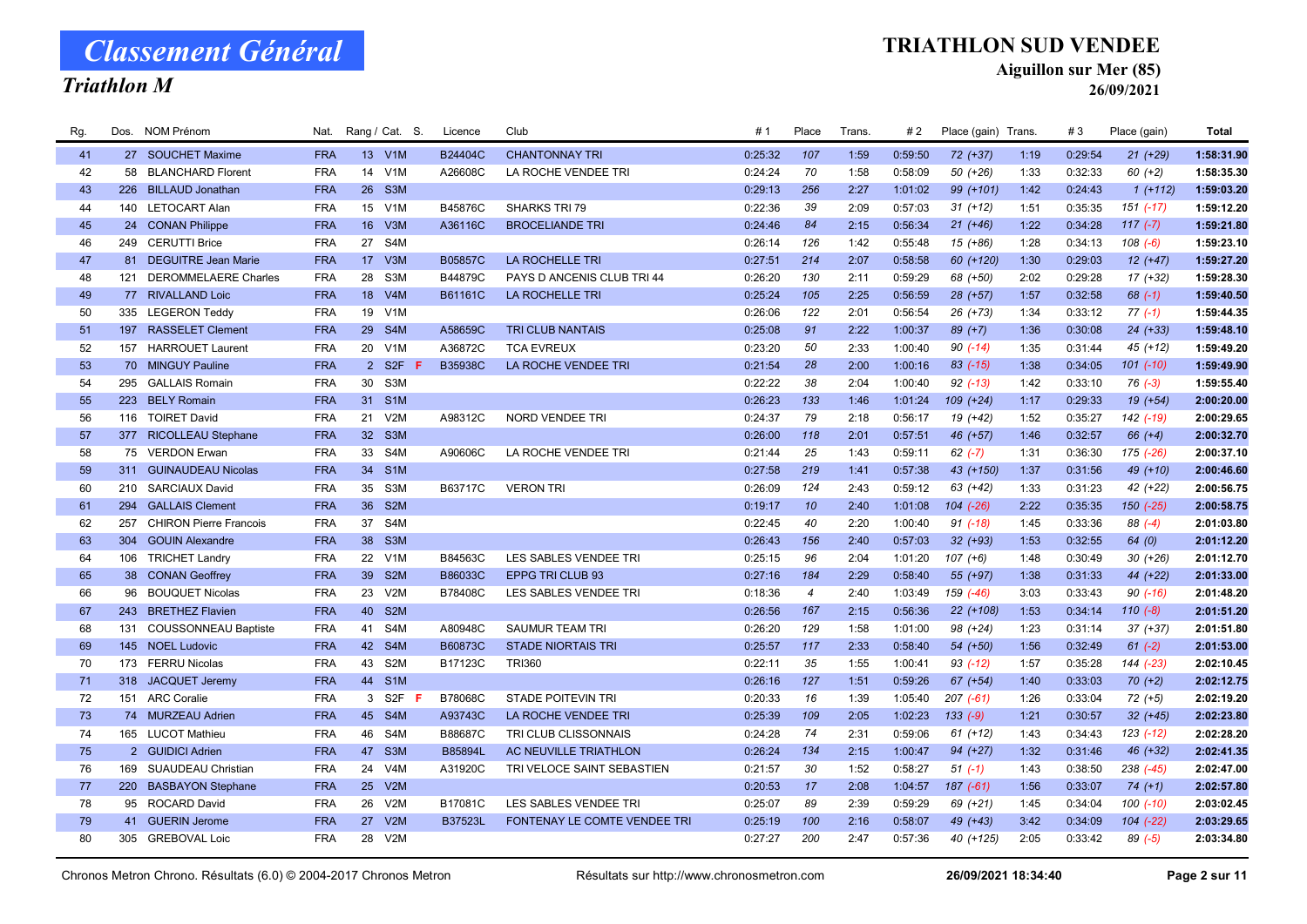### Triathlon M

### TRIATHLON SUD VENDEE

Aiguillon sur Mer (85)

| Rg. |     | Dos. NOM Prénom            | Nat.       |                 | Rang / Cat. S.   | Licence | Club                         | #1      | Place        | Trans. | #2      | Place (gain) Trans. |      | #3      | Place (gain) | <b>Total</b> |
|-----|-----|----------------------------|------------|-----------------|------------------|---------|------------------------------|---------|--------------|--------|---------|---------------------|------|---------|--------------|--------------|
| 81  |     | 349 MIGOUT Pierrick        | <b>FRA</b> |                 | 48 S2M           |         |                              | 0:22:57 | 45           | 2:36   | 1:01:56 | $121 (-27)$         | 2:17 | 0:33:53 | $96 (-9)$    | 2:03:35.70   |
| 82  | 180 | <b>VINCENT Pierre</b>      | <b>FRA</b> | 49              | S3M              | B02087C | TRI ATLANTIQUE CARQUEFOU     | 0:26:25 | 135          | 2:34   | 1:00:13 | $81 (+35)$          | 2:03 | 0:32:24 | $57(+18)$    | 2:03:37.35   |
| 83  |     | 175 GABORIEAU Julien       | <b>FRA</b> | 50 <sub>2</sub> | S4M              | B29835C | TRI ATLANTIQUE CARQUEFOU     | 0:27:15 | 183          | 2:41   | 0:59:18 | $65 (+81)$          | 2:01 | 0:32:24 | 58 (+19)     | 2:03:37.65   |
| 84  | 181 | <b>KERSANTE Pierrick</b>   | <b>FRA</b> | 29              | V3M              | A36243C | TRI CLUB DU PAYS DE MUZILLAC | 0:24:17 | 68           | 2:09   | 1:02:41 | $141 (-31)$         | 1:45 | 0:32:52 | $62 (+15)$   | 2:03:41.95   |
| 85  |     | 30 BLUTEAU Ludovic         | <b>FRA</b> | 51              | S4M              | B81887C | <b>CHANTONNAY TRI</b>        | 0:27:56 | 218          | 2:35   | 0:58:28 | 52 (+123)           | 1:44 | 0:33:03 | $71 (+10)$   | 2:03:43.40   |
| 86  |     | 227 BILLAUD Fabien         | <b>FRA</b> | 52              | S4M              |         |                              | 0:29:56 | 268          | 2:11   | 1:04:21 | 173 (+64)           | 1:21 | 0:26:12 | $2(+118)$    | 2:03:58.85   |
| 87  |     | 56 GUYOMARD Franck         | <b>FRA</b> | 53              | S <sub>3</sub> M | B33691C | <b>KEMPERLE TRI</b>          | 0:26:42 | 155          | 3:26   | 0:55:11 | $10(+101)$          | 2:02 | 0:36:49 | $183(-33)$   | 2:04:08.10   |
| 88  |     | 42 PAILLAT David           | <b>FRA</b> | 30              | V <sub>1</sub> M | A85283C | FONTENAY LE COMTE VENDEE TRI | 0:23:22 | 52           | 2:08   | 1:02:35 | $136(-31)$          | 1:25 | 0:34:56 | $126(-5)$    | 2:04:23.80   |
| 89  |     | 16 ROMIAN Eddy             | <b>FRA</b> |                 | 54 S3M           | B78751C | <b>ACLR</b>                  | 0:26:37 | 149          | 2:38   | 0:57:38 | 45 (+84)            | 1:47 | 0:35:49 | 159 (-24)    | 2:04:26.95   |
| 90  |     | 82 CHANTEPIE Dimitri       | <b>FRA</b> | 55              | S3M              | B46202L | LE MANS TRI                  | 0:27:01 | 176          | 2:02   | 0:59:24 | 66 (+88)            | 1:38 | 0:34:26 | $115(-2)$    | 2:04:28.90   |
| 91  |     | 317 JACOB Olivier          | <b>FRA</b> | 31              | V1M              |         |                              | 0:23:19 | 49           | 2:18   | 0:59:56 | $75(-7)$            | 2:17 | 0:36:57 | 190 (-35)    | 2:04:44.35   |
| 92  | 150 | <b>DAOUX Loic</b>          | <b>FRA</b> | 56              | S3M              | B82287C | <b>STADE POITEVIN TRI</b>    | 0:25:08 | 90           | 2:04   | 1:01:07 | $103 (+4)$          | 1:59 | 0:34:31 | $119(-6)$    | 2:04:46.05   |
| 93  |     | 222 BELLANGER Romuald      | <b>FRA</b> | 57              | S <sub>3</sub> M |         |                              | 0:27:48 | 212          | 2:11   | 0:59:15 | 64 (+109)           | 1:40 | 0:34:07 | $103 (+10)$  | 2:05:00.45   |
| 94  |     | 66 COLLONNIER Alexandre    | <b>FRA</b> | 32              | V <sub>1</sub> M | B57566C | LA ROCHE VENDEE TRI          | 0:28:17 | 225          | 2:04   | 1:01:40 | $115 (+79)$         | 1:35 | 0:31:30 | 43 (+52)     | 2:05:03.75   |
| 95  |     | 113 DUFOUR Jean Christophe | <b>FRA</b> | 33 <sup>°</sup> | V4M              | A88533C | <b>NANTES TRI</b>            | 0:27:09 | 179          | 1:55   | 1:00:28 | 87 (+71)            | 1:26 | 0:34:14 | $109 (+13)$  | 2:05:09.20   |
| 96  |     | 90 VINCENT Cedric          | <b>FRA</b> | 34              | V <sub>1</sub> M | B72135C | LES HERBIERS VENDEE TRI      | 0:26:40 | 153          | 2:28   | 1:05:27 | 198 (-25)           | 1:36 | 0:29:04 | $13(+82)$    | 2:05:12.55   |
| 97  |     | 64 JOURDAIN Cedric         | <b>FRA</b> | 58              | S4M              | B86705C | LA ROCHE VENDEE TRI          | 0:26:34 | 146          | 2:20   | 1:00:22 | 86 (+42)            | 1:34 | 0:34:25 | $113 (+7)$   | 2:05:12.85   |
| 98  | 88  | JAROUSSEAU Luc             | <b>FRA</b> | 35              | V <sub>4</sub> M | A32404C | LES HERBIERS VENDEE TRI      | 0:23:32 | 55           | 1:57   | 0:59:41 | $71 (+2)$           | 1:39 | 0:38:29 | 226 (-45)    | 2:05:15.10   |
| 99  |     | 214 ALBERT Simon           | <b>FRA</b> |                 | 59 S2M           |         |                              | 0:26:48 | 161          | 2:46   | 1:01:34 | $112 (+31)$         | 1:30 | 0:32:57 | $67 (+31)$   | 2:05:32.75   |
| 100 |     | 215 ALLARD Cedric          | <b>FRA</b> | 36              | V2M              |         |                              | 0:25:09 | 92           | 2:43   | 1:02:01 | 126 (-25)           | 2:19 | 0:33:30 | 86 (+17)     | 2:05:39.25   |
| 101 |     | 245 BRUSETTI Benoit        | <b>FRA</b> | 60              | S4M              |         |                              | 0:28:18 | 226          | 1:53   | 1:01:03 | $100 (+92)$         | 1:31 | 0:32:59 | 69 (+33)     | 2:05:40.75   |
| 102 |     | 414 ALBERT Nicolas         | <b>FRA</b> | 37              | V1M              |         |                              | 0:26:21 | 131          | 2:58   | 0:57:36 | $41 (+65)$          | 2:30 | 0:36:20 | 168 (-36)    | 2:05:42.25   |
| 103 |     | 162 LEROUX Frederic        | <b>FRA</b> | 38              | V2M              | A32306C | TRI CLUB CLISSONNAIS         | 0:27:26 | 199          | 2:13   | 1:00:09 | 80 (+84)            | 1:31 | 0:34:26 | $116 (+12)$  | 2:05:44.10   |
| 104 |     | 3 BONNIN Remi              | <b>FRA</b> | 61              | S <sub>2</sub> M | B89127L | AC NEUVILLE TRIATHLON        | 0:27:29 | 202          | 2:03   | 0:58:28 | 53 (+123)           | 1:48 | 0:36:11 | 165 (-25)    | 2:05:56.50   |
| 105 |     | 183 GANTIER Aurelien       | <b>FRA</b> | 62              | S <sub>3</sub> M | B05755C | TRI CLUB NANTAIS             | 0:25:09 | 93           | 2:04   | 1:03:04 | $150(-28)$          | 1:34 | 0:34:11 | $105 (+16)$  | 2:06:00.15   |
| 106 |     | 54 FORT Hugo               | <b>FRA</b> | 63              | S <sub>2</sub> M | B02784C | <b>GUC TRI</b>               | 0:26:36 | 148          | 2:08   | 1:03:08 | $152 (+4)$          | 1:49 | 0:32:22 | 56 (+38)     | 2:06:00.35   |
| 107 |     | 78 AMARI Kamel             | <b>FRA</b> | 39              | V1M              | B22804C | <b>LA ROCHELLE TRI</b>       | 0:25:40 | 110          | 3:18   | 1:01:54 | $119(-17)$          | 1:45 | 0:33:27 | 85 (+20)     | 2:06:01.95   |
| 108 |     | 114 VACHON Dorian          | <b>FRA</b> | 64              | S <sub>3</sub> M | B33114C | <b>NORD VENDEE TRI</b>       | 0:24:20 | 69           | 2:32   | 1:00:58 | $96$ $(-7)$         | 1:33 | 0:36:53 | 186 (-32)    | 2:06:12.95   |
| 109 |     | 124 PREZEAU Maxime         | <b>FRA</b> |                 | 65 S3M           | A31050C | <b>POISSY TRI</b>            | 0:18:31 | $\mathbf{3}$ | 1:29   | 1:12:45 | 332 (-155)          | 1:42 | 0:32:00 | $51 (+49)$   | 2:06:25.05   |
| 110 |     | 174 LE GRILL Christian     | <b>FRA</b> | 40              | V3M              | A29965C | TRI ATLANTIQUE CARQUEFOU     | 0:26:49 | 163          | 2:34   | 1:02:01 | 125 (+25)           | 1:56 | 0:33:15 | 80 (+28)     | 2:06:32.70   |
| 111 |     | 25 NAYL David              | <b>FRA</b> | 41              | V3M              | A25177C | CA VILLENAVE D ORNON TRI     | 0:27:36 | 208          | 2:08   | 1:02:00 | $124 (+67)$         | 1:44 | 0:33:08 | 75 (+30)     | 2:06:32.80   |
| 112 |     | 73 COUTAUD Jerome          | <b>FRA</b> | 42              | V2M              | A32348C | LA ROCHE VENDEE TRI          | 0:23:10 | 46           | 3:10   | 1:01:55 | 120 (-39)           | 1:59 | 0:36:23 | $171 (-27)$  | 2:06:35.05   |
| 113 |     | 316 JACOB Benoist          | <b>FRA</b> | 66              | S <sub>3</sub> M |         |                              | 0:26:10 | 125          | 2:39   | 1:00:30 | 88 (+19)            | 2:08 | 0:35:11 | $136(-7)$    | 2:06:35.80   |
| 114 | 233 | <b>BODIN Leo</b>           | <b>FRA</b> | 67              | S <sub>1</sub> M |         |                              | 0:24:41 | 82           | 2:35   | 1:01:45 | $116$ $(-14)$       | 1:41 | 0:36:05 | 163 (-18)    | 2:06:43.90   |
| 115 |     | 382 ROBIN Cyril            | <b>FRA</b> | 68              | S4M              |         |                              | 0:26:31 | 143          | 2:09   | 1:01:03 | $101 (+31)$         | 2:11 | 0:35:00 | $128(-3)$    | 2:06:51.10   |
| 116 |     | 206 BREHIER Joel           | <b>FRA</b> | 69              | S4M              | A93600C | TRI SPORT COUERONNAIS        | 0:24:48 | 85           | 2:20   | 1:01:53 | $118( -12)$         | 1:38 | 0:36:19 | 167 (-19)    | 2:06:56.25   |
| 117 |     | 92 ROUSSELOT Melanie       | <b>FRA</b> | $\overline{1}$  | $V1F$ F          | A98684C | LES SABLES VENDEE TRI        | 0:24:27 | 72           | 2:24   | 1:04:58 | 188 (-70)           | 1:29 | 0:33:47 | $92 (+25)$   | 2:07:02.70   |
| 118 | 79  | <b>HASNAOUI Amir</b>       | <b>FRA</b> | 43              | V <sub>1</sub> M | A96725C | LA ROCHELLE TRI              | 0:28:20 | 228          | 2:21   | 0:58:04 | 48 (+136)           | 2:29 | 0:35:54 | 161 (-26)    | 2:07:06.00   |
| 119 | 237 | <b>BOUDIN Jeremy</b>       | <b>FRA</b> | 70              | S4M              |         |                              | 0:25:13 | 95           | 2:18   | 0:59:56 | 74 (+24)            | 2:02 | 0:37:40 | 206 (-48)    | 2:07:06.45   |
| 120 |     | 385 ROYER Jonathan         | <b>FRA</b> |                 | 71 S4M           |         |                              | 0:24:39 | 80           | 2:22   | 1:02:42 | 142 (-33)           | 1:56 | 0:35:34 | $149(-7)$    | 2:07:10.95   |
|     |     |                            |            |                 |                  |         |                              |         |              |        |         |                     |      |         |              |              |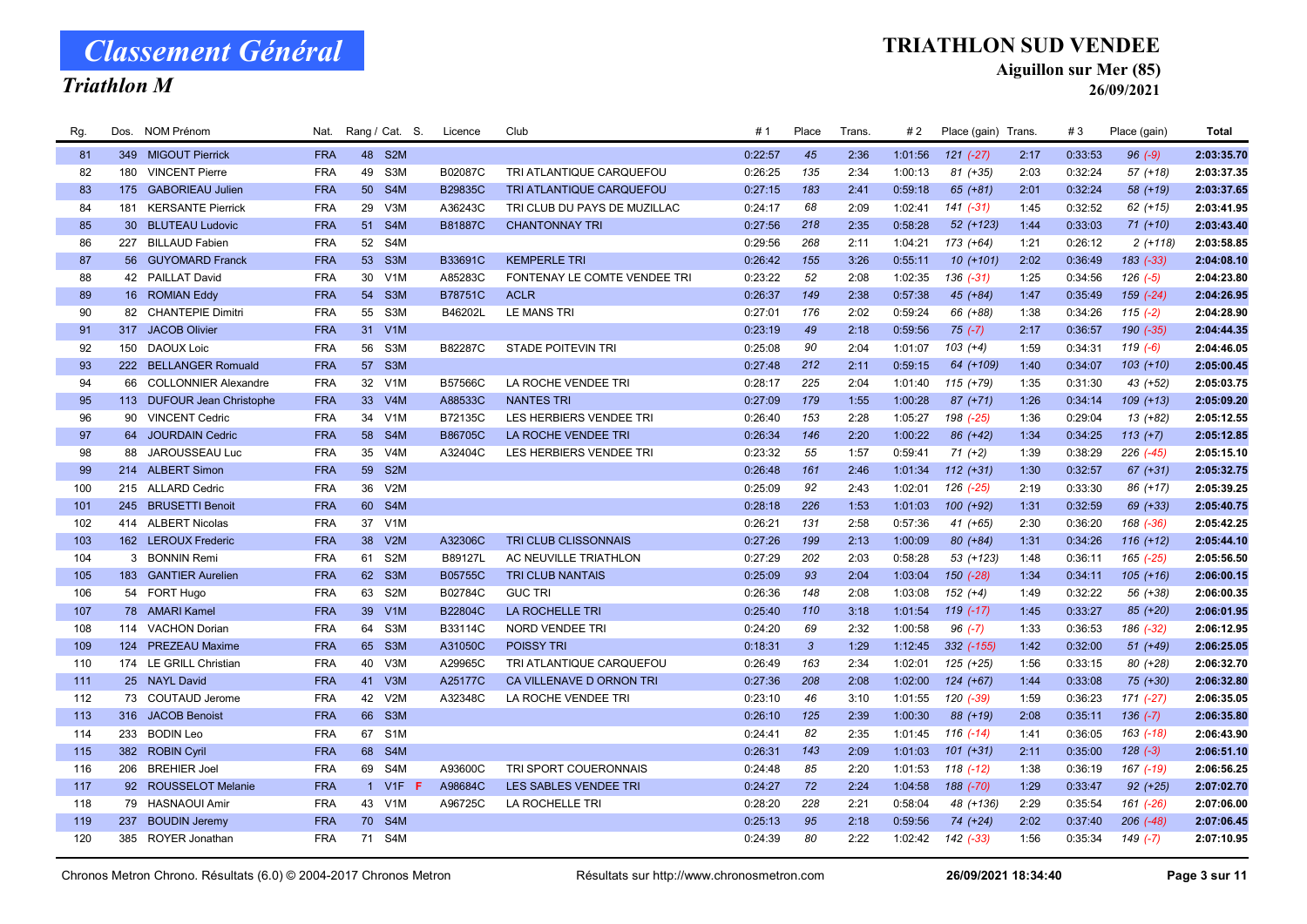### Triathlon M

#### TRIATHLON SUD VENDEE

Aiguillon sur Mer (85)

| Rg. |     | Dos. NOM Prénom                 | Nat.       |                | Rang / Cat. S.   | Licence        | Club                                | #1      | Place | Trans. | #2      | Place (gain) Trans. |      | #3      | Place (gain)  | <b>Total</b> |
|-----|-----|---------------------------------|------------|----------------|------------------|----------------|-------------------------------------|---------|-------|--------|---------|---------------------|------|---------|---------------|--------------|
| 121 |     | 44 HENRY Jerome                 | <b>FRA</b> |                | 44 V2M           | B34839C        | FONTENAY LE COMTE VENDEE TRI        | 0:25:47 | 115   | 1:56   | 1:01:21 | $108 (+17)$         | 1:53 | 0:36:27 | $172$ $(-23)$ | 2:07:20.95   |
| 122 | 160 | <b>GRELLIER Gregoire</b>        | <b>FRA</b> | 72             | S3M              | B36058C        | <b>THOUARS TRI</b>                  | 0:28:32 | 238   | 1:48   | 1:00:16 | 84 (+114)           | 1:35 | 0:35:16 | $138 (+2)$    | 2:07:25.35   |
| 123 |     | 13 CABOT Mathieu                | <b>FRA</b> | 73             | S4M              | B66621C        | <b>ACLR</b>                         | 0:28:25 | 233   | 2:58   | 0:59:40 | 70 (+105)           | 1:56 | 0:34:33 | $120 (+5)$    | 2:07:30.30   |
| 124 |     | 71 COSSON Valentin              | <b>FRA</b> | 74             | S <sub>2</sub> M | B26984C        | LA ROCHE VENDEE TRI                 | 0:25:23 | 104   | 2:18   | 1:01:56 | $122 (-7)$          | 1:44 | 0:36:15 | $166$ $(-13)$ | 2:07:34.75   |
| 125 | 221 | <b>BAUDIFFIER Pierre Alexis</b> | <b>FRA</b> | 75             | S <sub>1</sub> M |                |                                     | 0:25:43 | 111   | 2:27   | 1:03:46 | $158$ $(-34)$       | 1:49 | 0:33:56 | $97 (+20)$    | 2:07:38.70   |
| 126 |     | 29 PREAULT Jeremy               | <b>FRA</b> | 76             | S2M              | A98910C        | <b>CHANTONNAY TRI</b>               | 0:26:37 | 150   | 2:04   | 0:59:58 | 76 (+59)            | 2:09 | 0:36:59 | $191 (-35)$   | 2:07:44.50   |
| 127 | 244 | <b>BRUNELLE Reynald</b>         | <b>FRA</b> | 45             | V2M              |                |                                     | 0:22:21 | 37    | 2:27   | 1:06:32 | 222 (-99)           | 2:19 | 0:34:12 | $106 (+9)$    | 2:07:48.10   |
| 128 | 109 | <b>JAMOIS Charline</b>          | <b>FRA</b> |                | 2 V1F<br>F.      | A30840C        | LES SABLES VENDEE TRI               | 0:23:27 | 54    | 2:11   | 1:04:12 | 169 (-62)           | 1:31 | 0:36:32 | 177 (-12)     | 2:07:50.85   |
| 129 |     | 357 ONILLON Baptiste            | <b>FRA</b> |                | 77 S4M           |                |                                     | 0:26:38 | 151   | 2:13   | 1:02:15 | 129 (+22)           | 1:54 | 0:34:59 | 127(0)        | 2:07:55.25   |
| 130 | 236 | <b>BOUDAU Alex</b>              | <b>FRA</b> | 78             | S3M              |                |                                     | 0:28:13 | 221   | 3:03   | 0:58:54 | 58 (+102)           | 2:18 | 0:35:32 | $147$ $(-11)$ | 2:07:57.25   |
| 131 |     | 133 COCADIER Christian          | <b>FRA</b> | 46             | V2M              | B10096L        | <b>SAUMUR TEAM TRI</b>              | 0:27:25 | 194   | 2:07   | 1:01:40 | $114 (+61)$         | 1:38 | 0:35:21 | $140 (+2)$    | 2:08:08.60   |
| 132 |     | 34 FONTENEAU Clement            | <b>FRA</b> | 79             | S3M              | B63299C        | <b>CHOLET TRI</b>                   | 0:27:20 | 189   | 3:12   | 1:04:11 | $168 (+9)$          | 1:43 | 0:31:48 | 47 (+48)      | 2:08:11.65   |
| 133 |     | 293 FRITSCH Julien              | <b>FRA</b> | 80             | S <sub>3</sub> M |                |                                     | 0:26:27 | 138   | 2:15   | 1:01:35 | $113 (+18)$         | 2:12 | 0:35:51 | $160(-13)$    | 2:08:17.20   |
| 134 |     | 198 BRIOT Quentin               | <b>FRA</b> | 81             | S3M              | B62539C        | TRI CLUB NANTAIS                    | 0:26:29 | 140   | 3:14   | 1:03:32 | $155 (-23)$         | 2:15 | 0:33:13 | 78 (+29)      | 2:08:40.25   |
| 135 |     | 26 PETE Arnaud                  | <b>FRA</b> | 47             | V1M              | B06864C        | <b>CHANTONNAY TRI</b>               | 0:26:07 | 123   | 3:35   | 1:02:40 | $138$ $(-28)$       | 1:56 | 0:34:25 | $114 (+16)$   | 2:08:40.30   |
| 136 |     | 152 DUPERAL Gael                | <b>FRA</b> | 82             | S <sub>2</sub> M | B04956C        | <b>STADE POITEVIN TRI</b>           | 0:28:47 | 241   | 2:23   | 1:00:57 | 95 (+94)            | 2:02 | 0:34:50 | $125 (+11)$   | 2:08:57.05   |
| 137 | 137 | <b>GUERET Christophe</b>        | <b>FRA</b> | 48             | V4M              | A81651C        | <b>SAUMUR TEAM TRI</b>              | 0:26:30 | 141   | 1:52   | 1:01:24 | $110 (+27)$         | 2:47 | 0:36:28 | $173$ $(-23)$ | 2:08:59.10   |
| 138 | 61  | <b>BOSSIS Romain</b>            | <b>FRA</b> | 83             | S <sub>3</sub> M | A90616C        | LA ROCHE VENDEE TRI                 | 0:24:29 | 75    | 1:45   | 1:06:42 | $229$ $(-85)$       | 2:13 | 0:34:13 | 107 (+22)     | 2:09:19.55   |
| 139 | 298 | <b>GELOT Vincent</b>            | <b>FRA</b> | 49             | V1M              |                |                                     | 0:28:20 | 229   | 2:37   | 1:01:46 | $117 (+72)$         | 1:43 | 0:35:04 | $131 (+18)$   | 2:09:27.85   |
| 140 | 308 | <b>GUIBERT Ronan</b>            | <b>FRA</b> | 84             | S <sub>1</sub> M |                |                                     | 0:26:45 | 157   | 2:20   | 1:03:20 | $154 (+4)$          | 1:46 | 0:35:32 | $146 (+13)$   | 2:09:40.40   |
| 141 |     | 280 DESBOURDES Romain           | <b>FRA</b> | 85             | S <sub>3</sub> M |                |                                     | 0:22:09 | 34    | 2:11   | 1:04:27 | $175$ (-59)         | 2:14 | 0:38:49 | $237 (-48)$   | 2:09:48.60   |
| 142 | 67  | <b>BOURDET Teddy</b>            | <b>FRA</b> | 50             | V2M              | B74686C        | LA ROCHE VENDEE TRI                 | 0:29:09 | 253   | 2:42   | 1:00:21 | 85 (+104)           | 1:49 | 0:35:55 | $162 (+7)$    | 2:09:53.40   |
| 143 | 190 | <b>BROSSARD Frederic</b>        | <b>FRA</b> | 51             | V2M              | A29962C        | <b>TRI CLUB NANTAIS</b>             | 0:26:02 | 119   | 2:27   | 1:04:42 | $180(-43)$          | 1:44 | 0:35:03 | 130 (+19)     | 2:09:55.20   |
| 144 | 258 | <b>CHOLLEZ David</b>            | <b>FRA</b> | 52             | V2M              |                |                                     | 0:25:16 | 98    | 2:44   | 1:04:31 | 177 (-56)           | 1:57 | 0:35:30 | $145 (+10)$   | 2:09:56.55   |
| 145 |     | 28 JAULIN Christophe            | <b>FRA</b> | 53             | V4M              | A52105C        | <b>CHANTONNAY TRI</b>               | 0:26:36 | 147   | 3:02   | 1:03:50 | $162$ $(-18)$       | 1:55 | 0:34:41 | $122 (+20)$   | 2:10:01.30   |
| 146 | 101 | <b>CHAPELEAU Vincent</b>        | <b>FRA</b> | 54             | V <sub>1</sub> M | A92750C        | LES SABLES VENDEE TRI               | 0:26:58 | 172   | 2:57   | 1:04:26 | $174(-2)$           | 2:00 | 0:33:44 | $91 (+28)$    | 2:10:04.00   |
| 147 |     | 332 LEC HVIEN Eliott            | <b>FRA</b> | 86             | S <sub>1</sub> M |                |                                     | 0:24:40 | 81    | 2:36   | 1:07:41 | 259 (-103)          | 1:54 | 0:33:25 | 84 (+37)      | 2:10:13.05   |
| 148 |     | 389 SPINNER Michel              | <b>FRA</b> | 55             | V2M              |                |                                     | 0:26:48 | 162   | 1:59   | 1:05:37 | $206$ $(-14)$       | 1:52 | 0:34:00 | 98 (+28)      | 2:10:13.55   |
| 149 |     | 40 JOVANOVIC Lea                | <b>FRA</b> |                | 2 JUF<br>-F      | A81406C        | FONTENAY LE COMTE VENDEE TRI        | 0:24:46 | 83    | 1:43   | 1:07:06 | $243$ $(-83)$       | 1:38 | 0:35:05 | $133 (+17)$   | 2:10:14.85   |
| 150 |     | 134 FOUILLET Franck             | <b>FRA</b> | 56             | V <sub>4</sub> M | A32398C        | <b>SAUMUR TEAM TRI</b>              | 0:27:30 | 204   | 2:22   | 1:04:51 | 185 (+23)           | 1:37 | 0:34:02 | 99 (+31)      | 2:10:20.50   |
| 151 |     | 115 LEMONNIER Maud              | <b>FRA</b> | 4 <sup>1</sup> | S4F F            | <b>B87118C</b> | <b>NORD VENDEE TRI</b>              | 0:24:09 | 65    | 3:21   | 1:03:40 | 157 (-66)           | 2:05 | 0:37:12 | 196 (-20)     | 2:10:23.25   |
| 152 | 300 | <b>GINGREAU Fabien</b>          | <b>FRA</b> | 57             | V <sub>1</sub> M |                |                                     | 0:26:05 | 120   | 2:28   | 1:03:50 | 161 (-32)           | 1:45 | 0:36:28 | 174(0)        | 2:10:33.65   |
| 153 |     | 146 CHAUVET Kevin               | <b>FRA</b> | 87             | S <sub>3</sub> M | B88103C        | <b>STADE NIORTAIS TRI</b>           | 0:27:24 | 193   | 2:17   | 1:04:09 | $167 (+25)$         | 1:53 | 0:35:02 | $129 (+15)$   | 2:10:42.30   |
| 154 |     | 159 KEROUREDAN Olivier          | <b>FRA</b> | 58             | V4M              | B17765C        | <b>TCA EVREUX</b>                   | 0:27:25 | 195   | 2:49   | 1:01:58 | $123 (+47)$         | 2:17 | 0:36:22 | $169(-6)$     | 2:10:47.75   |
| 155 |     | 6 OLIVIER Kevin                 | <b>FRA</b> | 88             | S <sub>4</sub> M | B86236C        | ATHLETIC RETZ SUD LAC               | 0:27:28 | 201   | 2:51   | 1:04:15 | $171 (+24)$         | 1:56 | 0:34:22 | $111 (+22)$   | 2:10:48.20   |
| 156 | 351 | <b>MONTEGUT Alex</b>            | <b>FRA</b> | 89             | S <sub>1</sub> M |                |                                     | 0:25:34 | 108   | 2:50   | 1:07:06 | $241 (-86)$         | 1:48 | 0:33:34 | 87 (+38)      | 2:10:48.35   |
| 157 |     | 278 DERETTE David               | <b>FRA</b> | 59             | V1M              | A52242C        | <b>INDIV LIGUE PAYS DE LA LOIRE</b> | 0:25:20 | 102   | 2:27   | 1:02:57 | $148$ $(-23)$       | 2:08 | 0:38:00 | $214 (-32)$   | 2:10:50.05   |
| 158 | 39  | JOVANOVIC Emmanuel              | <b>FRA</b> | 60             | V2M              | A32457C        | FONTENAY LE COMTE VENDEE TRI        | 0:26:58 | 171   | 2:10   | 1:01:26 | 111 (+48)           | 1:40 | 0:38:55 | 239 (-35)     | 2:11:06.85   |
| 159 | 364 | <b>PERON Ludovic</b>            | <b>FRA</b> | 90             | S <sub>3</sub> M |                |                                     | 0:35:01 | 362   | 1:58   | 1:02:57 | 149 (+102)          | 1:58 | 0:29:23 | $16 (+101)$   | 2:11:14.65   |
| 160 |     | 391 TEXIER Thomas               | <b>FRA</b> | 91             | S2M              |                |                                     | 0:27:41 | 209   | 2:55   | 1:06:53 | $235(-6)$           | 1:43 | 0:32:09 | $53$ $(+55)$  | 2:11:17.95   |
|     |     |                                 |            |                |                  |                |                                     |         |       |        |         |                     |      |         |               |              |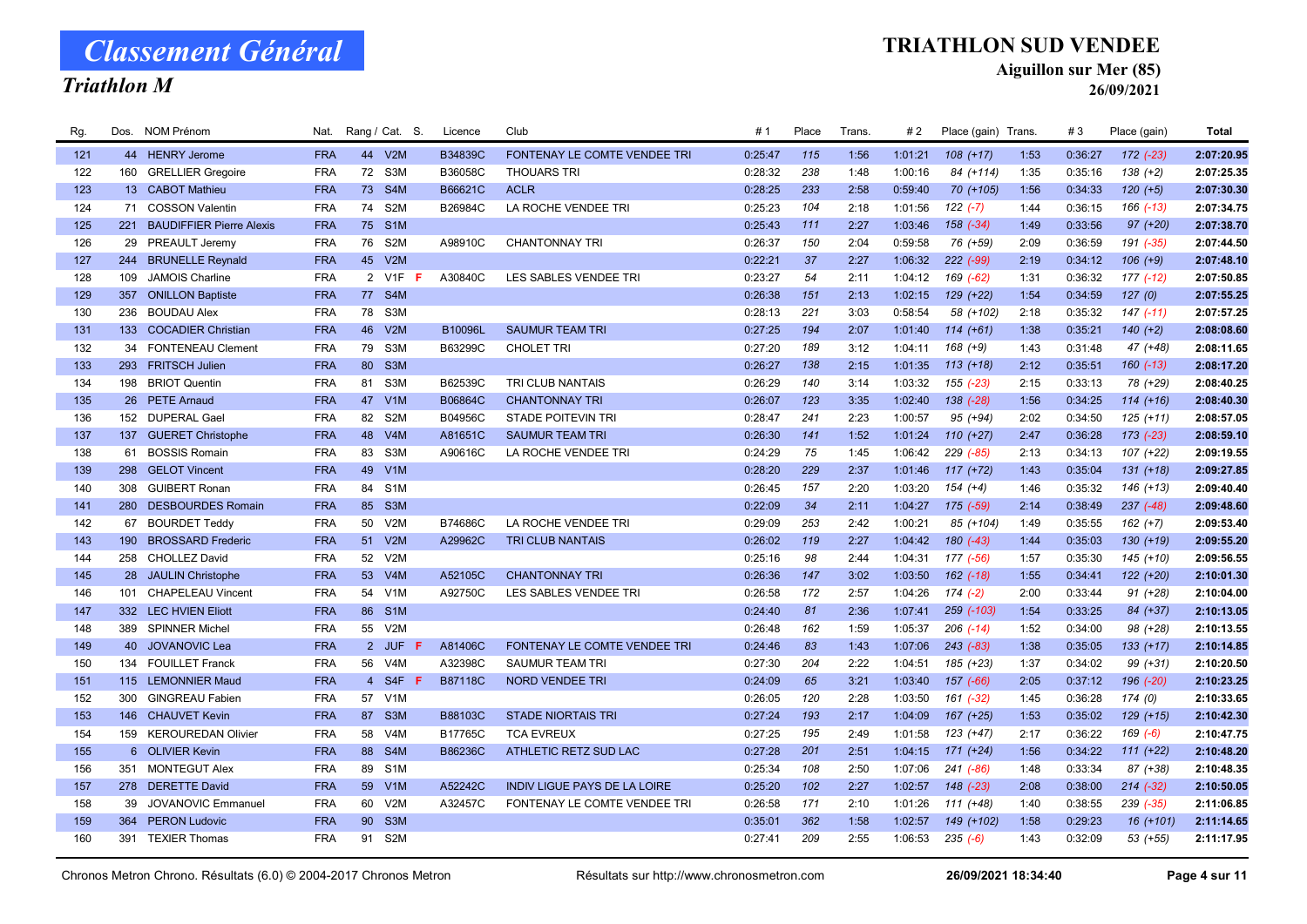### Triathlon M

#### TRIATHLON SUD VENDEE

Aiguillon sur Mer (85)

| Rg. |     | Dos. NOM Prénom          | Nat.       |                | Rang / Cat. S.   | Licence | Club                              | #1      | Place | Trans. | #2      | Place (gain) Trans. |      | #3      | Place (gain)   | <b>Total</b> |
|-----|-----|--------------------------|------------|----------------|------------------|---------|-----------------------------------|---------|-------|--------|---------|---------------------|------|---------|----------------|--------------|
| 161 |     | 128 POTTIER Quentin      | <b>FRA</b> |                | 92 S3M           | B84807C | SAINT AVERTIN SPORTS TRI 37       | 0:27:52 | 215   | 2:30   | 1:05:06 | $191 (+22)$         | 1:36 | 0:34:22 | $112 (+32)$    | 2:11:23.40   |
| 162 | 267 | DE MARCELLUS Guillaume   | <b>FRA</b> | 61             | V <sub>4</sub> M |         |                                   | 0:26:33 | 145   | 2:12   | 1:02:38 | $137 (+8)$          | 2:09 | 0:37:59 | $212$ $(-25)$  | 2:11:29.00   |
| 163 | 195 | <b>MAURIN Elise</b>      | <b>FRA</b> |                | 5 S3F            | B01726C | <b>TRI CLUB NANTAIS</b>           | 0:25:12 | 94    | 2:05   | 1:05:30 | $203$ $(-65)$       | 1:44 | 0:37:00 | $193(-4)$      | 2:11:29.60   |
| 164 | 161 | <b>JACOB Romain</b>      | <b>FRA</b> | 93             | S4M              | B11814C | <b>TRI CLUB CLISSONNAIS</b>       | 0:24:02 | 62    | 2:08   | 1:03:04 | 151 (-39)           | 2:11 | 0:40:18 | $261 (-63)$    | 2:11:40.50   |
| 165 | 247 | <b>CAMPANO Antoine</b>   | <b>FRA</b> | 94             | S <sub>2</sub> M |         |                                   | 0:28:13 | 222   | 2:36   | 1:04:37 | 178 (+30)           | 1:54 | 0:34:30 | $118 (+27)$    | 2:11:48.15   |
| 166 |     | 384 ROUSSE David         | <b>FRA</b> |                | 62 V2M           |         |                                   | 0:27:18 | 186   | 2:11   | 1:05:25 | $197 (+3)$          | 1:53 | 0:35:04 | $132 (+17)$    | 2:11:48.95   |
| 167 |     | 21 OLIVIER Tifenn        | <b>FRA</b> | 6 <sup>1</sup> | S1F              | A29837C | <b>BEST TRI SAINT NAZAIRE</b>     | 0:23:37 | 57    | 2:22   | 1:05:40 | $208$ $(-83)$       | 1:44 | 0:38:30 | $227 (-27)$    | 2:11:50.45   |
| 168 | 211 | <b>ABONNEAU Adrien</b>   | <b>FRA</b> |                | 95 S1M           |         |                                   | 0:27:44 | 211   | 2:42   | 1:04:51 | 184 (+23)           | 1:29 | 0:35:09 | 135 (+20)      | 2:11:53.10   |
| 169 |     | 208 BITAUD Jerome        | <b>FRA</b> |                | 63 V2M           | B05106C | <b>TULLE TRI</b>                  | 0:28:24 | 232   | 2:27   | 1:02:50 | 146 (+65)           | 1:50 | 0:37:02 | $194 (-2)$     | 2:12:30.70   |
| 170 | 260 | <b>COQUELIN Thomas</b>   | <b>FRA</b> | 96             | S <sub>1</sub> M |         |                                   | 0:30:26 | 286   | 2:51   | 1:04:06 | 165 (+72)           | 1:49 | 0:33:23 | 83 (+44)       | 2:12:33.30   |
| 171 |     | 89 NICOLAS Pascal        | <b>FRA</b> | 64             | V4M              | A32420C | LES HERBIERS VENDEE TRI           | 0:25:06 | 88    | 2:22   | 1:04:06 | $166(-51)$          | 1:56 | 0:39:07 | $241 (-32)$    | 2:12:34.65   |
| 172 | 201 | <b>HEMONET Yvan</b>      | <b>FRA</b> | 65             | V3M              | B24685C | TRI CLUB NANTAIS                  | 0:26:59 | 173   | 2:50   | 1:02:32 | 135 (+23)           | 2:05 | 0:38:11 | $218$ $(-22)$  | 2:12:35.25   |
| 173 |     | 224 BERENGUER Thibaut    | <b>FRA</b> | 97             | S4M              |         |                                   | 0:28:28 | 235   | 2:43   | 1:06:37 | $225 (+17)$         | 1:57 | 0:32:55 | $63 (+45)$     | 2:12:37.50   |
| 174 |     | 408 MONRREAL Anthony     | <b>FRA</b> | 98             | S <sub>3</sub> M |         |                                   | 0:26:22 | 132   | 2:40   | 1:02:15 | $131 (-3)$          | 2:15 | 0:39:08 | 243 (-39)      | 2:12:37.70   |
| 175 |     | 202 BUTEAU Pierre        | <b>FRA</b> | 99             | S <sub>2</sub> M | B82428C | <b>TRI CLUB NANTAIS</b>           | 0:32:32 | 339   | 2:35   | 1:02:46 | 143 (+119)          | 1:52 | 0:32:57 | 65 (+45)       | 2:12:39.60   |
| 176 |     | 203 DE SOUSA Juan        | <b>FRA</b> | 100            | S3M              | B26049C | TRI CLUB NANTAIS                  | 0:25:18 | 99    | 2:37   | 1:07:19 | 250 (-88)           | 2:03 | 0:35:33 | $148 (+11)$    | 2:12:48.20   |
| 177 |     | 138 MONSSU Thomas        | <b>FRA</b> | 101            | S4M              | A81845C | <b>SAUMUR TEAM TRI</b>            | 0:27:20 | 190   | 2:05   | 1:00:58 | $97 (+68)$          | 2:01 | 0:40:29 | $266 (-55)$    | 2:12:51.10   |
| 178 |     | 31 LEJEUNE Pierre        | <b>FRA</b> | 66             | V1M              | A52104C | CHANTONNAY TRI                    | 0:27:06 | 178   | 2:21   | 1:02:25 | 134 (+35)           | 3:50 | 0:37:18 | 197 (-35)      | 2:12:57.20   |
| 179 |     | 345 MELLADO PALMA Albert | <b>FRA</b> |                | 102 S4M          |         |                                   | 0:25:45 | 113   | 2:28   | 1:09:28 | 293 (-104)          | 1:31 | 0:33:48 | $93 (+38)$     | 2:12:57.25   |
| 180 |     | 354 NICOLAS Sebastien    | <b>FRA</b> | 67             | V <sub>1</sub> M |         |                                   | 0:29:03 | 248   | 2:03   | 1:02:48 | 145 (+79)           | 2:15 | 0:36:52 | $185$ $(-11)$  | 2:12:59.90   |
| 181 |     | 193 JOST Magalie         | <b>FRA</b> |                | 3 V2F            | A58892C | <b>TRI CLUB NANTAIS</b>           | 0:24:16 | 67    | 2:19   | 1:04:13 | $170(-59)$          | 1:48 | 0:40:38 | $269$ $(-55)$  | 2:13:10.90   |
| 182 |     | 219 BALLANGER Anthony    | <b>FRA</b> | 68             | V1M              |         |                                   | 0:25:20 | 101   | 1:56   | 1:06:52 | $234 (-71)$         | 1:35 | 0:37:37 | $204$ $(-10)$  | 2:13:18.35   |
| 183 |     | 4 VACOSSIN Francois      | <b>FRA</b> | 69             | V <sub>5</sub> M | B07205C | AC NEUVILLE TRIATHLON             | 0:29:03 | 247   | 2:57   | 1:02:40 | 139 (+68)           | 2:06 | 0:36:44 | $181(-4)$      | 2:13:28.20   |
| 184 |     | 383 ROSSIGNOL Baptiste   | <b>FRA</b> | 103            | S <sub>1</sub> M |         |                                   | 0:23:58 | 60    | 2:28   | 1:07:41 | 258 (-111)          | 2:06 | 0:37:20 | 198 (-13)      | 2:13:31.25   |
| 185 |     | 43 CARRIERE Michel       | <b>FRA</b> | 70             | V3M              | A31012C | FONTENAY LE COMTE VENDEE TRI      | 0:25:46 | 114   | 2:01   | 1:05:30 | $202 (-50)$         | 1:48 | 0:38:38 | $231 (-21)$    | 2:13:40.30   |
| 186 |     | 129 VERDES Nicolas       | <b>FRA</b> | 71             | V2M              | B60968C | SAINT GREGOIRE TRI                | 0:28:58 | 244   | 2:26   | 0:57:06 | $33 (+155)$         | 1:43 | 0:43:33 | $306$ $(-97)$  | 2:13:44.20   |
| 187 | 387 | <b>SIRET Florian</b>     | <b>FRA</b> | 104            | S <sub>3</sub> M |         |                                   |         |       |        | 1:06:50 | 233 (-243)          | 2:26 | 0:32:27 | 59 (+56)       | 2:13:53.20   |
| 188 | 355 | <b>OLLIER Christophe</b> | <b>FRA</b> |                | 72 V2M           |         |                                   | 0:26:38 | 152   | 2:43   | 1:07:29 | $253$ $(-55)$       | 1:54 | 0:35:15 | 137 (+19)      | 2:13:56.85   |
| 189 |     | 107 GOURICHON Marie      | <b>FRA</b> |                | 4 V2F            | A30830C | <b>LES SABLES VENDEE TRI</b>      | 0:24:28 | 73    | 2:29   | 1:09:20 | 292 (-129)          | 2:12 | 0:35:37 | $152 (+13)$    | 2:14:02.40   |
| 190 |     | 102 ENGEL Dietmar        | <b>FRA</b> | 105            | S4M              | B80184C | LES SABLES VENDEE TRI             | 0:22:57 | 44    | 3:33   | 1:01:06 | 102 (-30)           | 2:15 | 0:44:14 | $315$ $(-116)$ | 2:14:02.45   |
| 191 |     | 239 BOURGEON Stephane    | <b>FRA</b> | 106            | S4M              |         |                                   | 0:28:23 | 231   | 3:27   | 1:03:32 | $156 (+41)$         | 2:16 | 0:36:43 | $180(-1)$      | 2:14:18.05   |
| 192 |     | 292 FREYCHET Theo        | <b>FRA</b> | 107            | S <sub>2</sub> M |         |                                   | 0:27:30 | 205   | 2:17   | 1:08:29 | 275 (-29)           | 2:20 | 0:33:49 | 94 (+42)       | 2:14:24.75   |
| 193 |     | 141 PENOT Stephane       | <b>FRA</b> |                | 73 V1M           | A29224C | ST JEAN DE MONTS VENDEE TRI ATHLE | 0:28:21 | 230   | 2:24   | 1:04:44 | 181 (+35)           | 1:38 | 0:37:27 | $202 (+2)$     | 2:14:32.65   |
| 194 | 279 | <b>DERLIQUE Laura</b>    | <b>FRA</b> |                | 7 S1F F          |         |                                   | 0:23:17 | 48    | 2:12   | 1:09:15 | 288 (-134)          | 1:46 | 0:38:18 | $223$ $(-12)$  | 2:14:46.00   |
| 195 |     | 176 BOILEAU Amelie       | <b>FRA</b> |                | 8 S4F<br>-F      | B40358C | TRI ATLANTIQUE CARQUEFOU          | 0:26:26 | 137   | 2:35   | 1:06:29 | $221 (-61)$         | 1:56 | 0:37:25 | $200 (+3)$     | 2:14:49.60   |
| 196 |     | 94 ROCARD Vanessa        | <b>FRA</b> |                | 5 V1F F          | B40304C | LES SABLES VENDEE TRI             | 0:28:15 | 223   | 3:03   | 1:06:56 | $238 (-9)$          | 1:43 | 0:35:05 | 134 (+36)      | 2:15:00.55   |
| 197 | 205 | SOUBIGOU Jean Loic       | <b>FRA</b> | 74             | V2M              | A76828C | TRI SPORT COUERONNAIS             | 0:29:10 | 254   | 2:20   | 1:03:49 | 160 (+65)           | 1:44 | 0:38:06 | $217(-8)$      | 2:15:07.25   |
| 198 | 343 | <b>MATHY Chloe</b>       | <b>FRA</b> |                | 9 S3F F          |         |                                   | 0:27:25 | 196   | 2:34   | 1:05:48 | $210(-4)$           | 2:05 | 0:37:26 | $201 (+2)$     | 2:15:14.95   |
| 199 | 291 | <b>FREULON Bruno</b>     | <b>FRA</b> | 75             | V2M              |         |                                   | 0:31:10 | 309   | 2:24   | 1:04:19 | 172 (+90)           | 2:05 | 0:35:28 | 143 (+20)      | 2:15:22.35   |
| 200 |     | 360 PAJOT Philippe       | <b>FRA</b> |                | 76 V3M           |         |                                   | 0:24:08 | 64    | 2:46   | 1:02:40 | 140 (-46)           | 2:06 | 0:43:49 | 309 (-90)      | 2:15:27.80   |
|     |     |                          |            |                |                  |         |                                   |         |       |        |         |                     |      |         |                |              |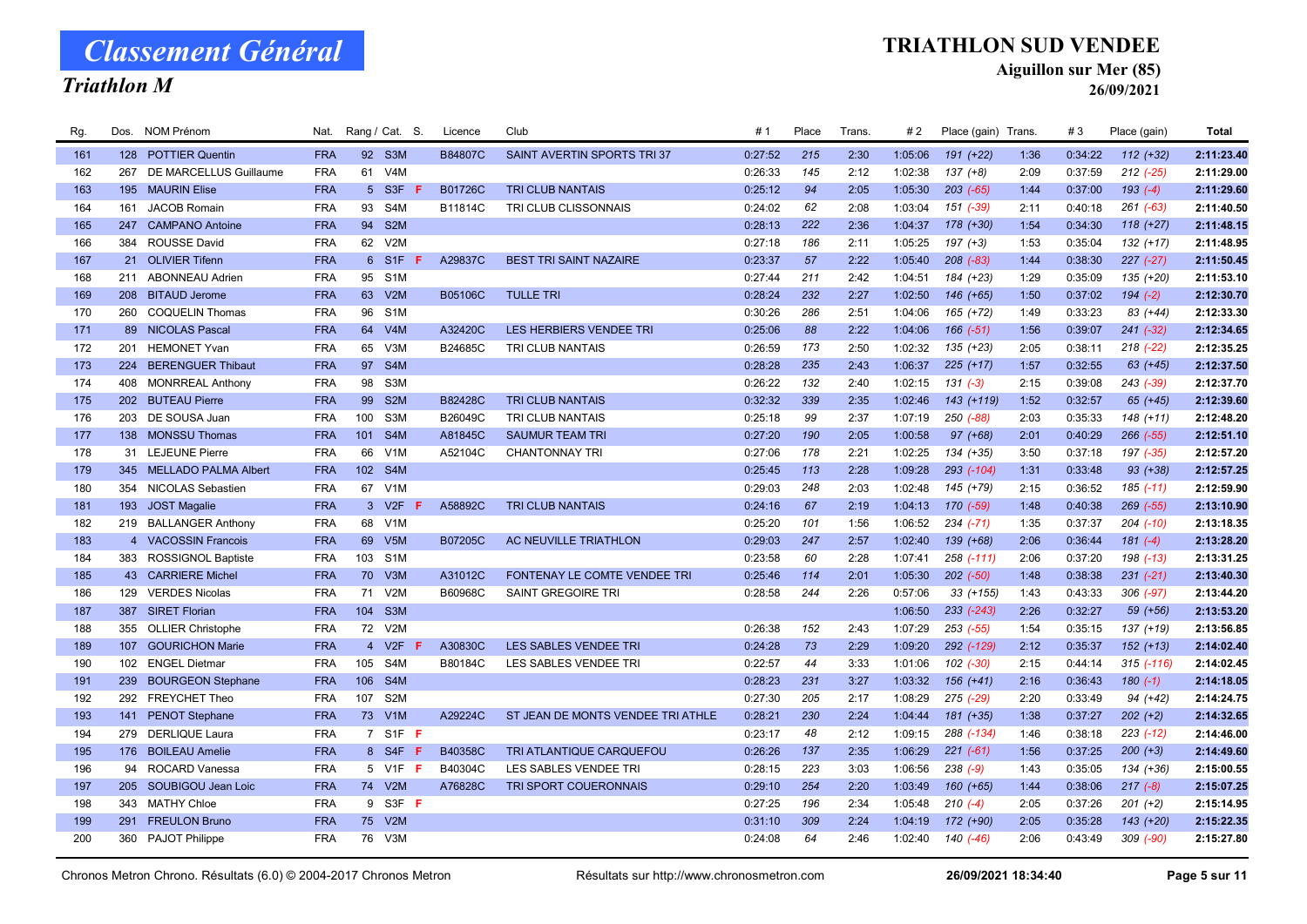### Triathlon M

### TRIATHLON SUD VENDEE

Aiguillon sur Mer (85)

| Rg. |                 | Dos. NOM Prénom              | Nat.       |                 | Rang / Cat. S.        | Licence        | Club                         | #1      | Place | Trans. | #2      | Place (gain) Trans. |      | #3      | Place (gain)  | <b>Total</b> |
|-----|-----------------|------------------------------|------------|-----------------|-----------------------|----------------|------------------------------|---------|-------|--------|---------|---------------------|------|---------|---------------|--------------|
| 201 |                 | 139 BOTTEREAU Wilfried       | <b>FRA</b> |                 | 108 S4M               | B71922C        | <b>SAUMUR TEAM TRI</b>       | 0:32:28 | 338   | 1:59   | 1:02:52 | $147 (+125)$        | 1:41 | 0:36:30 | $176 (+12)$   | 2:15:27.95   |
| 202 | 60              | <b>PILLEVESSE Francois</b>   | <b>FRA</b> | 77              | V3M                   | B48462C        | LA ROCHE VENDEE TRI          | 0:30:12 | 278   | 2:14   | 1:02:48 | 144 (+92)           | 1:46 | 0:38:36 | $230( -16)$   | 2:15:34.00   |
| 203 | 314             | <b>HONTANG Damien</b>        | <b>FRA</b> | 109             | S <sub>2</sub> M      |                |                              | 0:32:10 | 327   | 1:53   | 1:02:16 | $132 (+124)$        | 2:26 | 0:36:55 | 187(0)        | 2:15:36.50   |
| 204 | 334             | <b>LEGERON Annabelle</b>     | <b>FRA</b> |                 | 6 V1F F               |                |                              | 0:28:30 | 236   | 2:30   | 1:04:30 | 176 (+39)           | 1:55 | 0:38:33 | $228 (-7)$    | 2:15:56.00   |
| 205 | 194             | <b>GOARANT Lucie</b>         | <b>FRA</b> | 10 <sup>°</sup> | S <sub>2F</sub><br>-F | B00693C        | <b>TRI CLUB NANTAIS</b>      | 0:22:54 | 42    | 2:19   | 1:05:58 | $213$ (-90)         | 1:41 | 0:43:08 | 298 (-73)     | 2:15:57.05   |
| 206 |                 | 69 FROMENTIN Jeremie         | <b>FRA</b> | 110             | S <sub>4</sub> M      | B25161C        | LA ROCHE VENDEE TRI          | 0:29:16 | 257   | 2:09   | 1:04:04 | $163 (+61)$         | 2:04 | 0:38:27 | $225$ $(-10)$ | 2:15:58.75   |
| 207 | 35 <sup>5</sup> | <b>DUYCK Constance</b>       | <b>FRA</b> | 11              | S <sub>2F</sub><br>-F | <b>B81889C</b> | <b>CJAC TRI PORNIC</b>       | 0:28:16 | 224   | 3:00   | 1:06:55 | $237 (-5)$          | 2:17 | 0:35:47 | $157 (+22)$   | 2:16:13.80   |
| 208 | 347             | <b>MERCERON Cedric</b>       | <b>FRA</b> |                 | 78 V1M                |                |                              | 0:31:49 | 319   | 2:36   | 1:05:29 | $201 (+60)$         | 2:14 | 0:34:34 | $121 (+51)$   | 2:16:39.35   |
| 209 |                 | 390 TABOUREL Pierre Jean     | <b>FRA</b> |                 | 79 V1M                |                |                              | 0:24:33 | 77    | 2:59   | 1:11:01 | 314 (-159)          | 2:37 | 0:35:40 | $154 (+27)$   | 2:16:48.30   |
| 210 |                 | 15 DOUILLARD Melaine         | <b>FRA</b> | 12              | S3F                   | B76017C        | <b>ACLR</b>                  | 0:24:36 | 78    | 1:59   | 1:10:19 | 305 (-130)          | 1:44 | 0:38:17 | $221 (-2)$    | 2:16:54.40   |
| 211 |                 | 189 LESUR Emmanuel           | <b>FRA</b> | 80              | V3M                   | A52460C        | <b>TRI CLUB NANTAIS</b>      | 0:28:35 | 239   | 2:18   | 1:06:25 | $219 (+27)$         | 1:42 | 0:38:16 | $220 (+1)$    | 2:17:13.65   |
| 212 |                 | 388 SOUBIRAN Marc            | <b>FRA</b> | 111             | S3M                   |                |                              | 0:30:35 | 291   | 3:17   | 1:04:40 | 179 (+56)           | 2:03 | 0:36:49 | 184 (+23)     | 2:17:21.85   |
| 213 | 167             | <b>GAUCHER Lucile</b>        | <b>FRA</b> | 13 <sup>7</sup> | S <sub>2F</sub>       | B60788C        | TRI VELOCE SAINT SEBASTIEN   | 0:27:53 | 216   | 2:18   | 1:07:44 | $260 (-6)$          | 1:42 | 0:37:47 | $209 (+9)$    | 2:17:23.10   |
| 214 | 336             | <b>LIBOUBAN Frederic</b>     | <b>FRA</b> | 81              | V2M                   |                |                              | 0:32:20 | 334   | 4:41   | 1:01:10 | 105 (+106)          | 2:38 | 0:36:40 | 179 (+14)     | 2:17:26.70   |
| 215 | 297             | <b>GARNIER Stephane</b>      | <b>FRA</b> | 82              | V2M                   |                |                              | 0:30:31 | 289   | 3:47   | 1:05:35 | $205$ (+33)         | 3:20 | 0:34:46 | $124 (+41)$   | 2:17:56.10   |
| 216 | 120             | MACHADO Rui Manuel           | <b>FRA</b> |                 | 83 V1M                | B21784C        | PAYS D ANCENIS CLUB TRI 44   | 0:32:14 | 331   | 2:18   | 1:05:06 | 192 (+78)           | 1:42 | 0:36:39 | 178 (+37)     | 2:17:57.30   |
| 217 | 373             | <b>RENARD Kevin</b>          | <b>FRA</b> | 112             | S <sub>3</sub> M      |                |                              | 0:26:32 | 144   | 2:49   | 1:06:15 | $216$ $(-55)$       | 2:55 | 0:39:36 | $251$ $(-18)$ | 2:18:05.00   |
| 218 | 290             | <b>FOUGERAY Stephane</b>     | <b>FRA</b> | 84              | V2M                   |                |                              |         |       |        | 1:06:37 | 224 (-262)          | 2:39 | 0:35:41 | 155 (+44)     | 2:18:16.20   |
| 219 |                 | 380 RIGAUDEAU Fabien         | <b>FRA</b> |                 | 113 S3M               |                |                              | 0:27:23 | 192   | 2:43   | 1:07:00 | $240(-19)$          | 2:11 | 0:39:14 | $246 (-8)$    | 2:18:29.80   |
| 220 | 156             | <b>BITAUDEAU Vincent</b>     | <b>FRA</b> | 85              | V2M                   | B66436L        | T C G 79 PARTHENAY           | 0:31:08 | 307   | 3:17   | 1:04:52 | 186 (+61)           | 2:20 | 0:37:00 | 192 (+26)     | 2:18:33.70   |
| 221 | 230             | <b>BIRAULT Nicolas</b>       | <b>FRA</b> | 86              | V1M                   |                |                              | 0:30:48 | 298   | 3:23   | 1:09:06 | $286$ $(-2)$        | 1:36 | 0:33:51 | $95 (+79)$    | 2:18:42.20   |
| 222 |                 | 341 MARIE Fanny              | <b>FRA</b> | 14              | S3F F                 |                |                              | 0:29:02 | 245   | 2:26   | 1:07:20 | $251 (+6)$          | 1:48 | 0:38:14 | $219 (+17)$   | 2:18:47.80   |
| 223 |                 | 103 DELACHAISE Philippe      | <b>FRA</b> | 114             | S4M                   | <b>B78198C</b> | LES SABLES VENDEE TRI        | 0:28:48 | 242   | 2:53   | 1:05:23 | 196 (+32)           | 2:02 | 0:39:55 | $255 (-13)$   | 2:18:58.55   |
| 224 | 287             | <b>FENOUIL Romain</b>        | <b>FRA</b> | 115             | S4M                   |                |                              | 0:26:29 | 139   | 3:32   | 1:08:13 | 272 (-92)           | 2:08 | 0:38:39 | $233 (+7)$    | 2:18:58.70   |
| 225 | 200             | <b>LESURTEL Gwenaelle</b>    | <b>FRA</b> |                 | 7 V1F                 | A91864C        | <b>TRI CLUB NANTAIS</b>      | 0:24:56 | 86    | 2:18   | 1:10:59 | $312$ (-144)        | 1:44 | 0:39:14 | $245 (+5)$    | 2:19:08.25   |
| 226 |                 | 14 BOUILLAUD Thierry         | <b>FRA</b> | 87              | V3M                   | B67348C        | <b>ACLR</b>                  | 0:29:03 | 246   | 3:31   | 1:07:06 | $242 (-8)$          | 1:52 | 0:37:41 | 208 (+28)     | 2:19:10.10   |
| 227 | 328             | <b>LE SAUX Francois</b>      | <b>FRA</b> | 116             | S4M                   |                |                              | 0:28:11 | 220   | 2:43   | 1:07:13 | $247(-6)$           | 2:21 | 0:38:46 | $235(-1)$     | 2:19:10.70   |
| 228 |                 | 213 AIGRON Jean Francois     | <b>FRA</b> | 88              | V3M                   |                |                              | 0:32:14 | 332   | 3:07   | 1:05:04 | 190 (+56)           | 1:59 | 0:36:56 | 189 (+48)     | 2:19:17.50   |
| 229 |                 | 11 ARNOULD Loic              | <b>FRA</b> |                 | 89 V1M                | B80675C        | <b>ASPTT NANTES TRI</b>      | 0:26:57 | 168   | 3:06   | 1:06:44 | 230 (-38)           | 2:11 | 0:40:23 | $265$ $(-23)$ | 2:19:18.95   |
| 230 |                 | 132 GASNIER Pierre           | <b>FRA</b> | 117             | S4M                   | A32399C        | SAUMUR TEAM TRI              | 0:27:01 | 175   | 2:27   | 1:08:09 | $271(-41)$          | 1:37 | 0:40:16 | $260 (-14)$   | 2:19:27.70   |
| 231 |                 | 240 BOUTIN Christophe        | <b>FRA</b> | 90              | V5M                   |                |                              | 0:25:05 | 87    | 3:16   | 1:06:45 | 231 (-98)           | 2:58 | 0:41:29 | $278$ $(-46)$ | 2:19:30.80   |
| 232 |                 | 48 BOURREAU Damien           | <b>FRA</b> | 91              | V2M                   | B87527C        | FONTENAY LE COMTE VENDEE TRI | 0:31:27 | 315   | 2:29   | 1:05:57 | $212 (+57)$         | 4:09 | 0:35:37 | 153 (+26)     | 2:19:37.40   |
| 233 |                 | 340 MACHOWIAK Hugo           | <b>FRA</b> | 118             | S <sub>2</sub> M      |                |                              | 0:27:26 | 197   | 2:52   | 1:08:42 | 279 (-45)           | 1:52 | 0:38:49 | $236 (+9)$    | 2:19:37.90   |
| 234 |                 | 7 ROUSSEAU Nicolas           | <b>FRA</b> | 119             | S4M                   | B77955C        | ATHLETIC RETZ SUD LAC        | 0:30:05 | 273   | 2:37   | 1:07:17 | $249 (+9)$          | 1:48 | 0:37:59 | $213 (+30)$   | 2:19:44.65   |
| 235 |                 | 19 BILLAUDEAU Olivier        | <b>FRA</b> | 92              | V2M                   | B62343C        | <b>ACLR</b>                  | 0:30:36 | 292   | 3:40   | 1:04:49 | 182 (+48)           | 1:58 | 0:38:45 | $234 (+9)$    | 2:19:45.40   |
| 236 |                 | 413 MARTIN Fabiola           | <b>FRA</b> | 8               | V2F<br>Æ              | B60744C        | TRI VELOCE SAINT SEBASTIEN   | 0:30:21 | 284   | 2:11   | 1:06:42 | 228 (+39)           | 1:53 | 0:38:56 | $240 (+9)$    | 2:19:59.65   |
| 237 | 228             | <b>BILLET Sandra</b>         | <b>FRA</b> |                 | 9 V1F F               |                |                              | 0:28:19 | 227   | 2:25   | 1:07:10 | $244 (+6)$          | 1:51 | 0:40:23 | $264$ (-16)   | 2:20:05.00   |
| 238 | 235             | <b>BOUCHEREAUD Guillaume</b> | <b>FRA</b> |                 | 93 V1M                |                |                              | 0:30:27 | 287   | 3:10   | 1:05:50 | $211 (+38)$         | 2:16 | 0:38:26 | $224 (+11)$   | 2:20:05.85   |
| 239 |                 | 407 FRAYSSE Herve            | <b>FRA</b> | 120             | S <sub>3</sub> M      |                |                              | 0:31:30 | 316   | 2:46   | 1:05:01 | 189 (+69)           | 2:49 | 0:38:02 | $216 (+8)$    | 2:20:06.50   |
| 240 |                 | 259 CLENET Annaik            | <b>FRA</b> |                 | 10 V2F <b>F</b>       |                |                              | 0:26:58 | 170   | 3:27   | 1:09:58 | 298 (-105)          | 2:26 | 0:37:36 | 203 (+35)     | 2:20:21.85   |
|     |                 |                              |            |                 |                       |                |                              |         |       |        |         |                     |      |         |               |              |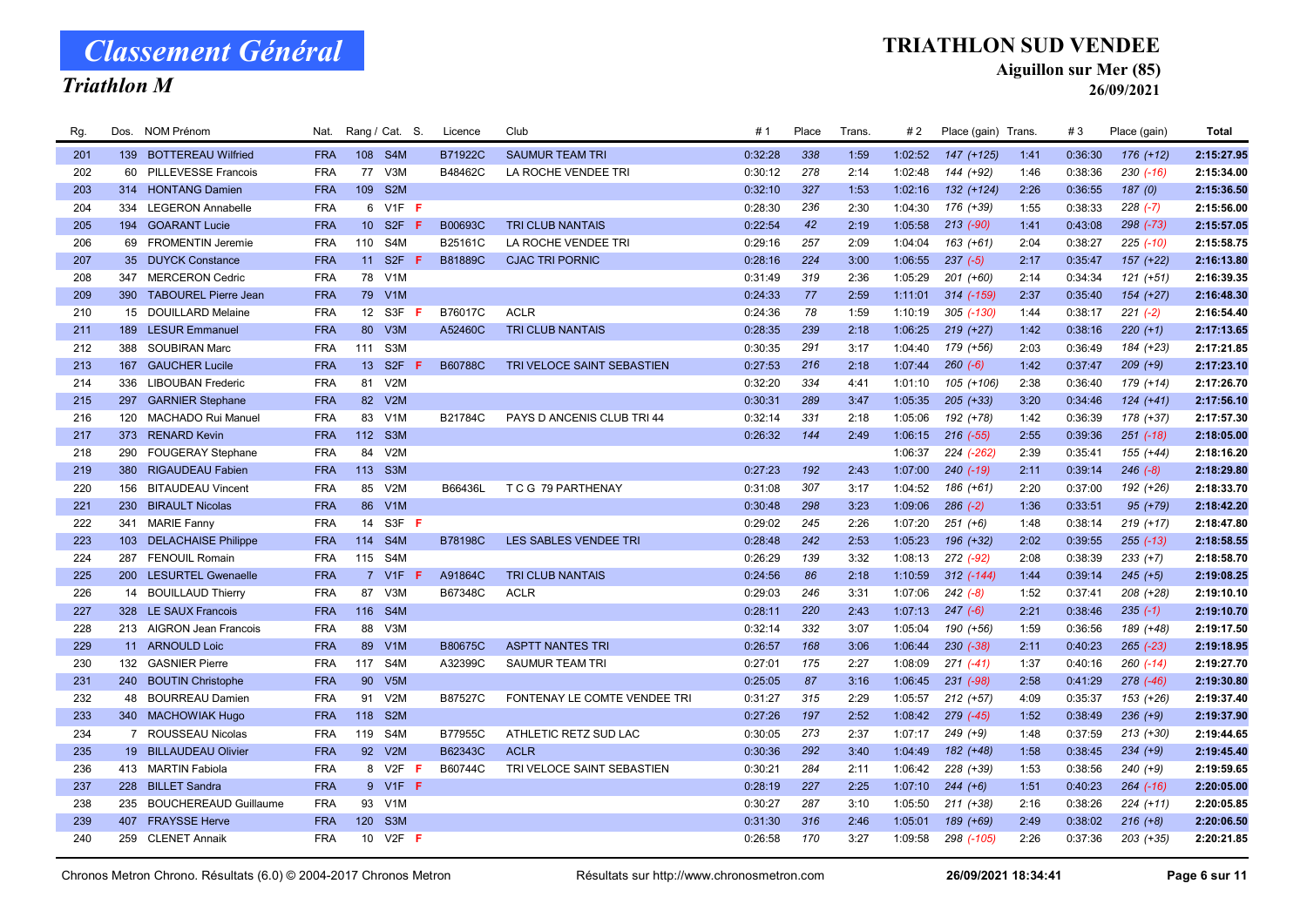### Triathlon M

#### TRIATHLON SUD VENDEE

Aiguillon sur Mer (85)

| Rg. | Dos. | NOM Prénom                    | Nat.       |                 | Rang / Cat. S.        | Licence        | Club                                | # 1     | Place | Trans. | #2      | Place (gain) Trans. |      | #3      | Place (gain)  | <b>Total</b> |
|-----|------|-------------------------------|------------|-----------------|-----------------------|----------------|-------------------------------------|---------|-------|--------|---------|---------------------|------|---------|---------------|--------------|
| 241 | 301  | <b>GIRARD Stephane</b>        | <b>FRA</b> | 94              | V3M                   |                |                                     | 0:30:53 | 301   | 2:10   | 1:08:00 | $267 (+23)$         | 2:25 | 0:37:03 | $195 (+37)$   | 2:20:29.35   |
| 242 | 286  | <b>FAYAUD Nicolas</b>         | <b>FRA</b> | 95              | V <sub>1</sub> M      |                |                                     | 0:30:03 | 271   | 2:46   | 1:05:46 | 209 (+34)           | 2:03 | 0:39:53 | $254 (-5)$    | 2:20:29.40   |
| 243 | 327  | <b>LE BRECH Yoann</b>         | <b>FRA</b> | 96              | V <sub>1</sub> M      |                |                                     | 0:32:08 | 326   | 2:11   | 1:05:28 | 199 (+71)           | 2:10 | 0:38:38 | $232 (+12)$   | 2:20:32.90   |
| 244 | 178  | <b>BARBIER Pierre</b>         | <b>FRA</b> | 121             | S <sub>3</sub> M      | B41068C        | TRI ATLANTIQUE CARQUEFOU            | 0:32:13 | 330   | 2:58   | 1:06:29 | $220 (+41)$         | 2:33 | 0:36:23 | 170 (+45)     | 2:20:34.30   |
| 245 | 322  | <b>LABESSOUILLE Maxime</b>    | <b>FRA</b> | 122             | S4M                   |                |                                     | 0:26:19 | 128   | 2:19   | 1:04:05 | 164 (-28)           | 2:52 | 0:45:05 | $324 (-89)$   | 2:20:36.65   |
| 246 |      | 394 VAN GEETERUYEN Philippe   | <b>FRA</b> | 97              | V3M                   |                |                                     | 0:28:26 | 234   | 3:02   | 1:08:40 | $277$ $(-36)$       | 2:51 | 0:37:41 | $207 (+24)$   | 2:20:38.05   |
| 247 |      | 17 OLIVIER Alizee             | <b>FRA</b> | 15 <sup>2</sup> | S <sub>2F</sub>       | <b>B82773C</b> | <b>ACLR</b>                         | 0:30:20 | 282   | 3:21   | 1:09:17 | $290 (-14)$         | 2:01 | 0:35:43 | 156 (+49)     | 2:20:39.25   |
| 248 | 284  | <b>DRILLEAU Jean Francois</b> | <b>FRA</b> | 98              | V3M                   |                |                                     | 0:27:14 | 181   | 2:58   | 1:07:49 | $261$ $(-44)$       | 2:13 | 0:40:37 | 268 (-23)     | 2:20:48.95   |
| 249 |      | 123 COULONGEAT Maxime         | <b>FRA</b> | 123             | S <sub>2</sub> M      | B79813C        | PAYS DE ST GILLES CROIX DE VIE VEND | 0:29:27 | 260   | 2:37   | 1:07:59 | $266 (-7)$          | 2:13 | 0:38:35 | $229 (+18)$   | 2:20:49.05   |
| 250 | 285  | <b>EPRINCHARD Francois</b>    | <b>FRA</b> | 99              | V <sub>1</sub> M      |                |                                     | 0:27:54 | 217   | 2:15   | 1:05:15 | 193 (+26)           | 2:40 | 0:42:51 | 291 (-59)     | 2:20:52.70   |
| 251 |      | 268 DE SOUSA Julien           | <b>FRA</b> | 124             | S <sub>3</sub> M      |                |                                     | 0:30:11 | 277   | 3:57   | 1:07:12 | $245 (-7)$          | 3:49 | 0:35:48 | $158 (+33)$   | 2:20:53.80   |
| 252 | 256  | <b>CHEVALET Sebastien</b>     | <b>FRA</b> | 100             | V2M                   |                |                                     | 0:29:46 | 266   | 3:23   | 1:01:14 | 106 (+91)           | 2:08 | 0:44:32 | $318 (-77)$   | 2:21:00.35   |
| 253 | 158  | <b>VOISIN Pascal</b>          | <b>FRA</b> | 101             | V2M                   | <b>B37895C</b> | <b>TCA EVREUX</b>                   | 0:28:31 | 237   | 2:25   | 1:02:07 | $128 (+76)$         | 2:56 | 0:45:07 | $325 (-92)$   | 2:21:03.30   |
| 254 | 344  | <b>MEGUEULE Brice</b>         | <b>FRA</b> | 125             | S <sub>4</sub> M      |                |                                     | 0:32:22 | 336   | 2:52   | 1:08:48 | 283 (+30)           | 1:41 | 0:35:23 | 141 (+52)     | 2:21:04.10   |
| 255 | 136  | <b>MAUSSION Herve</b>         | <b>FRA</b> | 102             | V3M                   | A99759L        | <b>SAUMUR TEAM TRI</b>              | 0:26:46 | 158   | 2:28   | 1:07:49 | $262 (-51)$         | 1:52 | 0:42:21 | $285$ $(-46)$ | 2:21:12.60   |
| 256 |      | 400 WALLET Laurent            | <b>FRA</b> | 103             | V2M                   | B26055C        | INDIV LIGUE PAYS DE LA LOIRE        | 0:27:22 | 191   | 4:05   | 1:09:41 | 295 (-89)           | 2:39 | 0:38:00 | $215 (+24)$   | 2:21:44.45   |
| 257 | 125  | <b>BERMOUL Jean Marc</b>      | <b>FRA</b> | 104             | V4M                   | A27089C        | <b>ROCHEFORT TRI</b>                | 0:32:39 | 342   | 3:30   | 1:02:02 | $127 (+115)$        | 2:19 | 0:41:23 | $277 (-30)$   | 2:21:49.95   |
| 258 | 405  | POUPLIN Aymeric               | <b>FRA</b> | 126             | S <sub>3</sub> M      |                |                                     | 0:31:14 | 312   | 3:14   | 1:05:34 | 204 (+46)           | 2:14 | 0:39:47 | $253 (+8)$    | 2:22:01.20   |
| 259 | 320  | <b>JAUNET Thomas</b>          | <b>FRA</b> |                 | 127 S4M               |                |                                     | 0:31:18 | 313   | 2:22   | 1:05:17 | 194 (+73)           | 2:41 | 0:40:30 | $267$ $(-19)$ | 2:22:05.35   |
| 260 | 356  | <b>ONILLON Gregoire</b>       | <b>FRA</b> | 128             | S4M                   |                |                                     | 0:30:38 | 294   | 2:47   | 1:06:55 | 236 (+20)           | 2:08 | 0:39:57 | $257 (+14)$   | 2:22:22.05   |
| 261 |      | 393 URMAN Flavien             | <b>FRA</b> | 129             | S <sub>1</sub> M      |                |                                     | 0:27:17 | 185   | 3:20   | 1:09:16 | $289$ (-72)         | 1:37 | 0:41:07 | $273(-4)$     | 2:22:35.35   |
| 262 |      | 248 CASTELLON Giovani         | <b>FRA</b> | 105             | V2M                   |                |                                     | 0:29:06 | 249   | 3:20   | 1:08:46 | $281$ $(-33)$       | 2:10 | 0:39:31 | 249 (+20)     | 2:22:49.65   |
| 263 |      | 9 RIOU Gael                   | <b>FRA</b> | 130             | S <sub>3</sub> M      | B88461C        | <b>ASPTT ANGERS</b>                 | 0:29:34 | 262   | 2:36   | 1:11:45 | $322 (-42)$         | 2:08 | 0:36:55 | 188 (+41)     | 2:22:55.40   |
| 264 | 269  | DE SOUSA Antoine              | <b>FRA</b> | 131             | S <sub>1</sub> M      |                |                                     | 0:30:55 | 302   | 3:36   | 1:07:56 | $265 (+11)$         | 2:43 | 0:38:17 | 222 (+27)     | 2:23:23.90   |
| 265 | 404  | <b>AUBERT Brice</b>           | <b>FRA</b> | 106             | V1M                   |                |                                     | 0:32:12 | 328   | 3:18   | 1:07:37 | $256 (+31)$         | 2:34 | 0:37:51 | $211 (+32)$   | 2:23:30.40   |
| 266 |      | 303 GIRAUD Ludovic            | <b>FRA</b> |                 | 132 S4M               |                |                                     | 0:30:19 | 281   | 3:10   | 1:08:01 | $269$ $(-4)$        | 2:49 | 0:39:16 | 247 (+19)     | 2:23:32.10   |
| 267 |      | 55 MENARD Solenne             | <b>FRA</b> | 16              | S <sub>4F</sub>       | B14203C        | <b>KEMPERLE TRI</b>                 | 0:26:06 | 121   | 3:11   | 1:11:59 | 324 (-162)          | 2:13 | 0:40:15 | $259 (+16)$   | 2:23:40.90   |
| 268 | 171  | <b>HARLE Stephane</b>         | <b>FRA</b> | 107             | V3M                   | A31922C        | TRI VELOCE SAINT SEBASTIEN          | 0:29:28 | 261   | 2:40   | 1:07:12 | $246 (+13)$         | 2:17 | 0:42:21 | 286 (-20)     | 2:23:55.50   |
| 269 |      | 358 PACTEAU Antony            | <b>FRA</b> | 108             | V3M                   |                |                                     | 0:33:35 | 354   | 2:11   | 1:05:22 | $195 (+73)$         | 1:45 | 0:41:10 | $274 (+12)$   | 2:24:00.05   |
| 270 |      | 313 HION Loic                 | <b>FRA</b> | 133             | S3M                   |                |                                     | 0:30:42 | 297   | 3:11   | 1:11:40 | $321 (-23)$         | 1:45 | 0:36:45 | 182 (+50)     | 2:24:00.50   |
| 271 |      | 350 MONFOUGA David            | <b>FRA</b> | 134             | S4M                   |                |                                     | 0:31:55 | 322   | 2:40   | 1:09:36 | $294 (+14)$         | 2:20 | 0:37:40 | $205 (+37)$   | 2:24:08.45   |
| 272 | 266  | <b>DAVID Mikael</b>           | <b>FRA</b> | 109             | V1M                   |                |                                     | 0:30:41 | 295   | 2:38   | 1:06:45 | $232 (+26)$         | 1:52 | 0:42:15 | $284 (-3)$    | 2:24:08.75   |
| 273 |      | 362 PAUBERT Angelina          | <b>FRA</b> | 17              | S3F F                 |                |                                     | 0:26:46 | 159   | 3:10   | 1:08:02 | $270(-64)$          | 2:22 | 0:44:08 | $314 (-50)$   | 2:24:25.60   |
| 274 |      | 52 ABIVEN Laurent             | <b>FRA</b> | 110             | V3M                   | B60184L        | <b>GENERATION TRI DE BLOIS</b>      | 0:27:00 | 174   | 2:31   | 1:08:45 | 280 (-59)           | 2:22 | 0:44:06 | $313(-41)$    | 2:24:41.35   |
| 275 |      | 179 CLUIS Patrice             | <b>FRA</b> | 111             | V3M                   | A61296C        | TRI ATLANTIQUE CARQUEFOU            | 0:30:15 | 279   | 2:51   | 1:06:24 | $218 (+29)$         | 2:18 | 0:43:45 | $307$ $(-25)$ | 2:25:30.05   |
| 276 |      | 283 DI GIOIA Alessandro       | <b>FRA</b> | 112             | V2M                   | B51707C        | INDIV LIGUE PAYS DE LA LOIRE        | 0:26:50 | 164   | 4:25   | 1:07:22 | $252$ $(-74)$       | 3:31 | 0:43:26 | $303$ $(-38)$ | 2:25:31.55   |
| 277 | 105  | <b>TRICHET Melanie</b>        | <b>FRA</b> | 18              | S <sub>4F</sub><br>-F | B89262C        | LES SABLES VENDEE TRI               | 0:26:54 | 166   | 2:52   | 1:11:03 | $315$ $(-111)$      | 2:13 | 0:42:33 | 288(0)        | 2:25:32.45   |
| 278 | 252  | <b>CHARGELEGUE Patricia</b>   | <b>FRA</b> | 11              | $V1F$ F               |                |                                     | 0:31:10 | 308   | 3:52   | 1:10:21 | $306$ $(-10)$       | 2:55 | 0:37:22 | 199 (+40)     | 2:25:35.80   |
| 279 | 395  | <b>VERLHIAC Mickael</b>       | <b>FRA</b> |                 | 135 S4M               |                |                                     | 0:27:32 | 206   | 3:06   | 1:10:59 | $313(-81)$          | 2:46 | 0:41:16 | $276 (+8)$    | 2:25:36.40   |
| 280 |      | 307 GUEYE Valerie             | <b>FRA</b> |                 | 12 V3F <b>F</b>       |                |                                     | 0:23:48 | 58    | 2:52   | 1:12:58 | 335 (-194)          | 2:06 | 0:44:01 | $311 (-28)$   | 2:25:42.45   |
|     |      |                               |            |                 |                       |                |                                     |         |       |        |         |                     |      |         |               |              |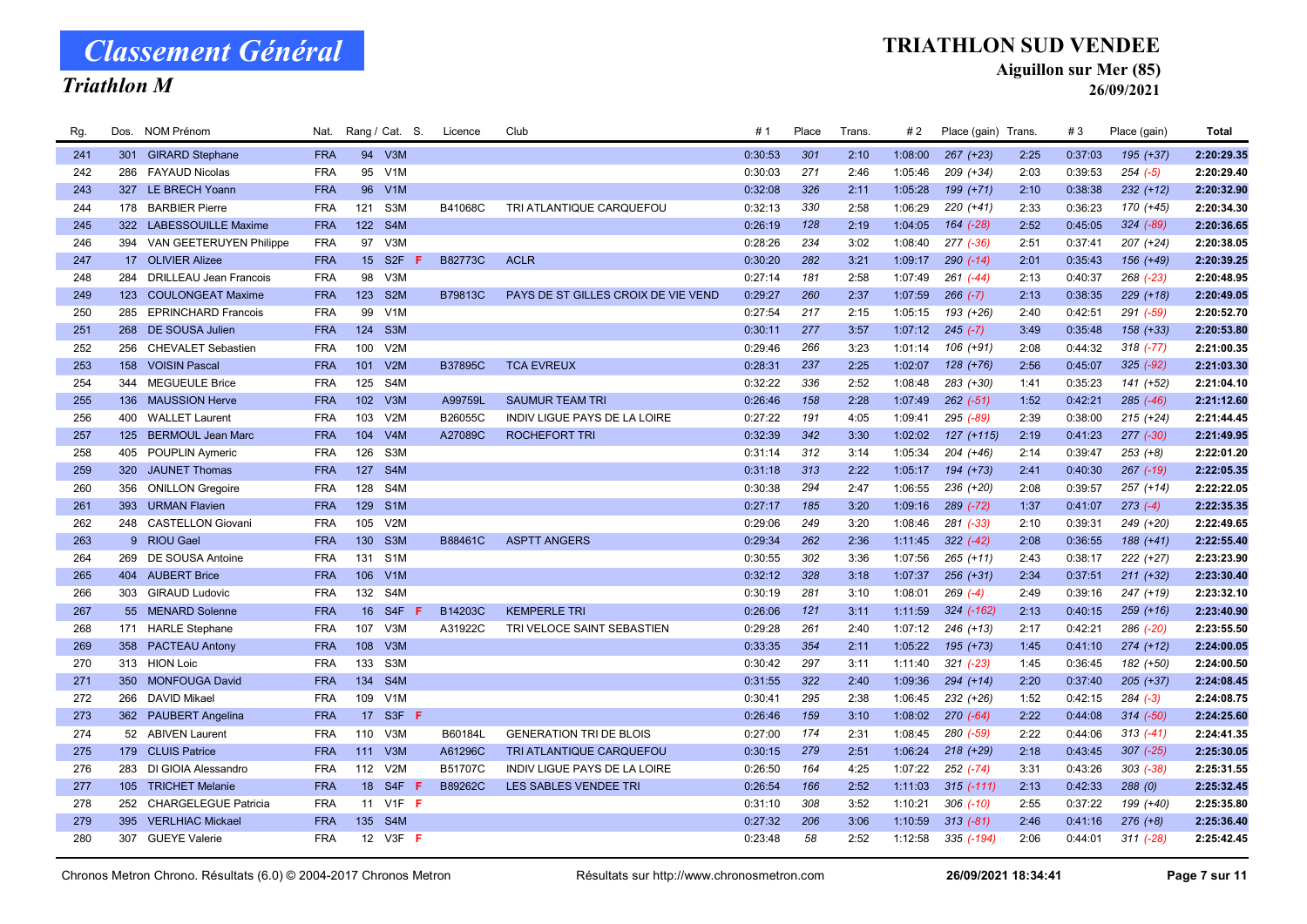### Triathlon M

#### TRIATHLON SUD VENDEE

Aiguillon sur Mer (85)

| Rg. |     | Dos. NOM Prénom           | Nat.       |                 | Rang / Cat. S.   | Licence        | Club                           | # 1     | Place | Trans. | #2      | Place (gain) Trans. |      | #3      | Place (gain)  | <b>Total</b> |
|-----|-----|---------------------------|------------|-----------------|------------------|----------------|--------------------------------|---------|-------|--------|---------|---------------------|------|---------|---------------|--------------|
| 281 |     | 68 RABILLE Nathalie       | <b>FRA</b> |                 | 19 S4F F         | A96362C        | LA ROCHE VENDEE TRI            | 0:30:22 | 285   | 2:58   | 1:09:18 | $291 (-7)$          | 2:22 | 0:40:57 | $272 (+11)$   | 2:25:53.70   |
| 282 | 401 | <b>BLEE Romain</b>        | <b>FRA</b> | 136             | S3M              |                |                                | 0:27:26 | 198   | 3:17   | 1:08:15 | $273$ $(-43)$       | 1:59 | 0:45:05 | $323(-41)$    | 2:25:59.50   |
| 283 |     | 99 TALLON Bertrand        | <b>FRA</b> | 113             | V1M              | <b>B80778C</b> | <b>LES SABLES VENDEE TRI</b>   | 0:31:13 | 311   | 2:25   | 1:09:05 | $285 (+17)$         | 2:19 | 0:41:11 | $275 (+11)$   | 2:26:11.05   |
| 284 |     | 370 POIRIER Rodolphe      | <b>FRA</b> | 137             | S <sub>4</sub> M |                |                                | 0:29:45 | 264   | 3:38   | 1:06:41 | $227(-4)$           | 3:15 | 0:42:56 | $293$ $(-16)$ | 2:26:12.90   |
| 285 | 399 | <b>VIOLLE Pascal</b>      | <b>FRA</b> | 114             | V5M              |                |                                | 0:27:11 | 180   | 3:23   | 1:06:09 | $215$ $(-25)$       | 2:37 | 0:47:08 | 335 (-80)     | 2:26:26.20   |
| 286 |     | 409 PARPAILLON Didier     | <b>FRA</b> | 115             | V3M              | A32274C        | TRI CLUB CLISSONNAIS           | 0:25:29 | 106   | 3:19   | 1:09:13 | 287 (-118)          | 2:20 | 0:46:35 | $332 (-62)$   | 2:26:53.45   |
| 287 |     | 63 DICI Isabelle          | <b>FRA</b> | 13              | V2F<br>-F        | <b>B82187C</b> | LA ROCHE VENDEE TRI            | 0:30:02 | 270   | 2:40   | 1:11:08 | $316$ $(-33)$       | 2:24 | 0:40:55 | $271 (+16)$   | 2:27:06.75   |
| 288 | 147 | <b>DUPUY Anthony</b>      | <b>FRA</b> | 116             | V2M              | B12442C        | <b>STADE POITEVIN TRI</b>      | 0:27:33 | 207   | 2:16   | 1:06:05 | $214 (+6)$          | 2:09 | 0:49:08 | $345 (-87)$   | 2:27:09.20   |
| 289 |     | 144 POTTIER Ludovic       | <b>FRA</b> | 117             | V2M              | B18632C        | <b>STADE NIORTAIS TRI</b>      | 0:24:24 | 71    | 2:34   | 1:07:15 | 248 (-102)          | 2:29 | 0:50:31 | 350 (-116)    | 2:27:11.10   |
| 290 |     | 234 BORDE Alcide          | <b>FRA</b> | 138             | S <sub>4</sub> M |                |                                | 0:30:05 | 272   | 3:29   | 1:08:01 | $268$ $(-14)$       | 2:24 | 0:43:19 | $301 (-4)$    | 2:27:14.55   |
| 291 |     | 108 ARNAUD Dominique      | <b>FRA</b> | 118             | V <sub>5</sub> M | B86362C        | LES SABLES VENDEE TRI          | 0:30:33 | 290   | 2:44   | 1:06:58 | $239 (+17)$         | 2:07 | 0:44:59 | $321$ $(-18)$ | 2:27:18.65   |
| 292 | 143 | <b>GILBERT Frederique</b> | <b>FRA</b> | 20              | S4F F            | B41516C        | <b>STADE NIORTAIS TRI</b>      | 0:30:37 | 293   | 2:25   | 1:10:15 | $303 (-6)$          | 1:54 | 0:42:12 | $283 (+7)$    | 2:27:20.55   |
| 293 |     | 117 REMAUD David          | <b>FRA</b> | 119             | V2M              | B86403C        | <b>NORD VENDEE TRI</b>         | 0:32:43 | 343   | 2:35   | 1:06:22 | $217 (+55)$         | 2:42 | 0:43:02 | $297 (-5)$    | 2:27:20.70   |
| 294 | 168 | <b>MULOT Mathilde</b>     | <b>FRA</b> | 14              | $V1F$ F          | A79141C        | TRI VELOCE SAINT SEBASTIEN     | 0:30:21 | 283   | 2:42   | 1:08:48 | $282$ $(-7)$        | 2:06 | 0:43:27 | $305 (-4)$    | 2:27:21.40   |
| 295 | 281 | <b>DESCHAMPS Mickael</b>  | <b>FRA</b> | 120             | V2M              |                |                                | 0:41:53 | 373   | 3:23   | 1:08:42 | $278 (+19)$         | 2:25 | 0:31:02 | $34 (+59)$    | 2:27:22.85   |
| 296 |     | 51 ROUSSEAU Marie Cecile  | <b>FRA</b> | 15              | V1F<br>F         | A28478C        | <b>GENERATION TRI DE BLOIS</b> | 0:29:57 | 269   | 2:36   | 1:07:36 | $255 (-2)$          | 2:31 | 0:45:04 | $322 (-25)$   | 2:27:40.90   |
| 297 | 375 | <b>RETAILLEAU Pascal</b>  | <b>FRA</b> | 121             | V3M              |                |                                | 0:38:32 | 368   | 3:51   | 1:04:50 | 183 (+35)           | 2:44 | 0:37:48 | $210 (+36)$   | 2:27:42.75   |
| 298 | 255 | CHAVIGNAUD Fabien         | <b>FRA</b> | 139             | S4M              |                |                                | 0:38:04 | 366   | 2:40   | 1:05:28 | $200 (+43)$         | 2:37 | 0:39:09 | 244 (+25)     | 2:27:54.45   |
| 299 |     | 348 MERLE Lionel          | <b>FRA</b> |                 | 122 V2M          |                |                                | 0:29:08 | 252   | 2:57   | 1:07:56 | $264$ $(-13)$       | 2:39 | 0:45:25 | $328 (-34)$   | 2:28:02.95   |
| 300 |     | 135 AUDOIN Celine         | <b>FRA</b> | 21              | S4F              | B66116C        | <b>SAUMUR TEAM TRI</b>         | 0:30:27 | 288   | 2:19   | 1:14:37 | $350(-47)$          | 1:37 | 0:39:07 | 242 (+35)     | 2:28:06.20   |
| 301 |     | 326 LAVAUD Patrick        | <b>FRA</b> | 123             | V4M              |                |                                | 0:33:14 | 347   | 3:24   | 1:07:29 | 254 (+40)           | 2:41 | 0:41:45 | $279 (+6)$    | 2:28:30.75   |
| 302 | 166 | <b>CHOUPAULT Nicolas</b>  | <b>FRA</b> | 124             | V2M              | B68725C        | TRI CLUB CLISSONNAIS           | 0:30:10 | 275   | 3:45   | 1:09:49 | 297 (-27)           | 2:52 | 0:42:05 | 282(0)        | 2:28:38.65   |
| 303 |     | 369 PLICHARD Christophe   | <b>FRA</b> | 125             | V1M              |                |                                | 0:32:07 | 325   | 4:56   |         |                     |      | 0:39:42 | 252 (-303)    | 2:28:40.50   |
| 304 |     | 204 RICHIER Bruno         | <b>FRA</b> | 126             | V3M              | A74241C        | <b>TRI CLUB NANTAIS</b>        | 0:26:48 | 160   | 3:10   | 1:10:01 | 300 (-103)          | 2:39 | 0:46:18 | $331 (-41)$   | 2:28:53.40   |
| 305 |     | 76 LOTERIE Xavier         | <b>FRA</b> | 127             | V3M              | A96080C        | <b>LA ROCHELLE TRI</b>         | 0:30:10 | 276   | 3:04   | 1:13:41 | $343 (-53)$         | 3:15 | 0:39:32 | $250 (+24)$   | 2:29:39.60   |
| 306 |     | 246 CADILHAC Xavier       | <b>FRA</b> | 128             | V3M              |                |                                | 0:29:19 | 258   | 3:28   | 1:08:20 | $274$ $(-21)$       | 3:15 | 0:45:25 | $327 (-27)$   | 2:29:45.05   |
| 307 | 270 | <b>DEFRANCE Thibault</b>  | <b>FRA</b> | 140             | S <sub>2</sub> M |                |                                | 0:29:06 | 250   | 3:54   | 1:11:29 | $318$ $(-60)$       | 1:56 | 0:43:27 | $304 (+3)$    | 2:29:50.20   |
| 308 |     | 273 DELAUNEY Sophie       | <b>FRA</b> |                 | 22 S3F F         |                |                                | 0:26:41 | 154   | 2:44   | 1:10:30 | 308 (-107)          | 2:22 | 0:47:42 | 339 (-47)     | 2:29:56.70   |
| 309 |     | 98 SICARD Catherine       | <b>FRA</b> | 16              | V3F<br>F         | B12750C        | <b>LES SABLES VENDEE TRI</b>   | 0:31:06 | 306   | 2:59   | 1:10:11 | $302 (-3)$          | 2:41 | 0:43:14 | 299(0)        | 2:30:09.20   |
| 310 |     | 282 DEVAUD Charles Elie   | <b>FRA</b> | 141             | S <sub>1</sub> M |                |                                | 0:26:54 | 165   | 3:11   | 1:13:13 | 338 (-136)          | 2:34 | 0:44:25 | $317 (-9)$    | 2:30:13.70   |
| 311 |     | 36 LEBERT Stephanie       | <b>FRA</b> |                 | 23 S3F F         | A92785C        | <b>CNAAC CHEMILLE TRI</b>      | 0:30:48 | 299   | 2:47   | 1:11:35 | $319(-17)$          | 2:30 | 0:43:22 | $302 (+5)$    | 2:31:00.40   |
| 312 |     | 254 CHARNEAU Jean Marc    | <b>FRA</b> | 129             | V <sub>4</sub> M |                |                                | 0:32:36 | 341   | 3:42   | 1:10:16 | $304 (+14)$         | 1:57 | 0:42:38 | 289 (+15)     | 2:31:06.10   |
| 313 |     | 62 COLLOT Isabelle        | <b>FRA</b> | 17 <sup>2</sup> | V2F<br>F         | <b>B84733C</b> | LA ROCHE VENDEE TRI            | 0:33:34 | 353   | 3:05   | 1:12:05 | $326 (+12)$         | 2:23 | 0:40:19 | $262 (+28)$   | 2:31:23.60   |
| 314 | 331 | <b>LEBERT Sylvain</b>     | <b>FRA</b> | 130             | V4M              |                |                                | 0:31:57 | 323   | 3:58   | 1:12:50 | $333( -19)$         | 2:48 | 0:40:02 | 258 (+28)     | 2:31:34.60   |
| 315 | 289 | <b>FONTAINE Lionel</b>    | <b>FRA</b> | 131             | V3M              |                |                                | 0:32:35 | 340   | 4:14   | 1:09:44 | $296 (+14)$         | 2:24 | 0:42:42 | $290 (+11)$   | 2:31:36.35   |
| 316 |     | 392 TEXIER Florent        | <b>FRA</b> | 142             | S3M              |                |                                | 0:28:46 | 240   | 3:06   | 1:14:28 | 349 (-84)           | 2:28 | 0:42:58 | $295 (+8)$    | 2:31:43.35   |
| 317 | 263 | <b>COULAIS Nathalie</b>   | <b>FRA</b> | 18              | $V2F$ F          |                |                                | 0:30:42 | 296   | 3:05   | 1:15:29 | $352$ (-48)         | 2:38 | 0:39:55 | $256 (+27)$   | 2:31:45.80   |
| 318 | 371 | <b>PUAUD Thomas</b>       | <b>FRA</b> |                 | 132 V1M          |                |                                | 0:38:27 | 367   | #####  |         |                     |      |         |               | 2:31:53.95   |
| 319 | 386 | <b>SICARD David</b>       | <b>FRA</b> | 133             | V2M              |                |                                | 0:27:18 | 187   | 4:03   | 1:13:29 | 340 (-126)          | 2:39 | 0:44:40 | $320 (-6)$    | 2:32:07.90   |
| 320 |     | 186 TINDANO Eric          | <b>FRA</b> | 134             | V <sub>3</sub> M | A61788C        | TRI CLUB NANTAIS               | 0:31:52 | 320   | 2:49   | 1:10:21 | $307 (+6)$          | 2:29 | 0:44:40 | $319(-6)$     | 2:32:08.55   |
|     |     |                           |            |                 |                  |                |                                |         |       |        |         |                     |      |         |               |              |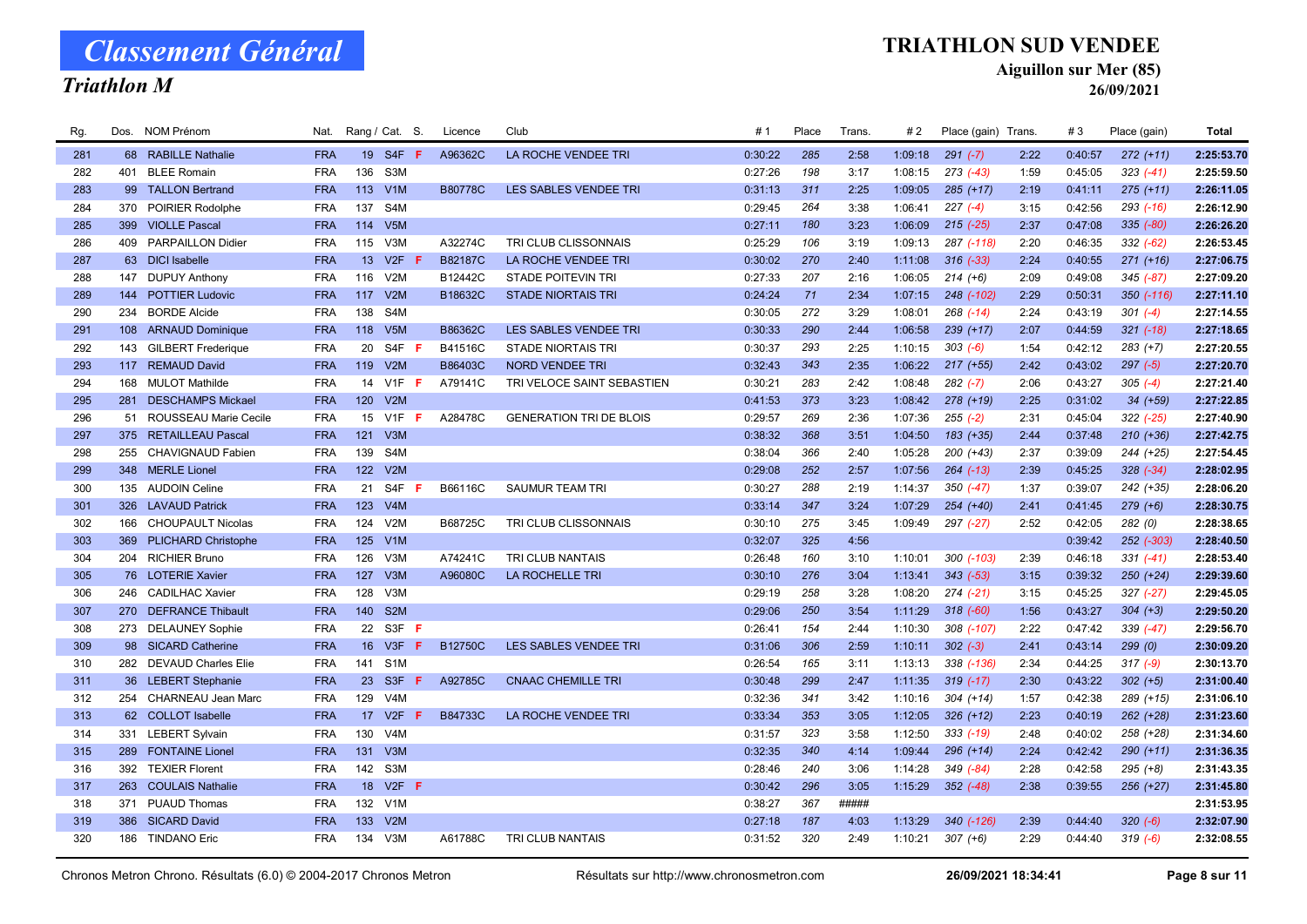### Triathlon M

#### TRIATHLON SUD VENDEE

Aiguillon sur Mer (85)

26/09/2021

| Rg. |     | Dos. NOM Prénom               | Nat.       | Rang / Cat. S.  |                   |    | Licence | Club                      | # 1     | Place | Trans. | #2      | Place (gain) Trans. |      | #3      | Place (gain)  | <b>Total</b> |
|-----|-----|-------------------------------|------------|-----------------|-------------------|----|---------|---------------------------|---------|-------|--------|---------|---------------------|------|---------|---------------|--------------|
| 321 |     | 272 DELAFENETRE Franck        | <b>FRA</b> |                 | 135 V3M           |    |         |                           | 0:34:54 | 361   | 6:06   | 1:12:57 | $334 (+8)$          | 2:12 | 0:36:07 | $164 (+32)$   | 2:32:13.40   |
| 322 | 299 | <b>GENDRON RENOU Estelle</b>  | <b>FRA</b> | 19              | $V2F$ F           |    |         |                           | 0:30:07 | 274   | 3:21   | 1:13:50 | 346 (-60)           | 2:08 | 0:43:02 | $296 (+12)$   | 2:32:25.05   |
| 323 |     | 93 SALDANA Maud               | <b>FRA</b> | 20 <sup>2</sup> | V1F               | -F | B86596C | LES SABLES VENDEE TRI     | 0:37:41 | 364   | 3:15   | 1:09:58 | 299 (+17)           | 2:13 | 0:39:25 | $248 (+24)$   | 2:32:29.10   |
| 324 |     | 325 LAURY Nadine              | <b>FRA</b> |                 | 21 V3F F          |    |         |                           | 0:31:43 | 318   | 2:41   | 1:13:30 | $341$ (-19)         | 2:28 | 0:42:32 | 287 (+13)     | 2:32:51.55   |
| 325 | 65  | <b>BADOUX Didier</b>          | <b>FRA</b> | 136             | V <sub>5</sub> M  |    | A76032C | LA ROCHE VENDEE TRI       | 0:32:26 | 337   | 6:33   | 1:07:53 | $263 (+9)$          | 3:43 | 0:42:58 | $294 (+3)$    | 2:33:30.50   |
| 326 |     | 378 RICORD Alexia             | <b>FRA</b> |                 | 22 V1F F          |    |         |                           | 0:29:11 | 255   | 3:23   | 1:12:11 | $327 (-57)$         | 2:08 | 0:46:51 | $334 (-14)$   | 2:33:43.25   |
| 327 |     | 218 AURIOT Gerald             | <b>FRA</b> |                 | 137 V1M           |    |         |                           | 0:31:12 | 310   | 2:58   | 1:08:31 | $276 (+17)$         | 2:39 | 0:48:34 | $344 (-34)$   | 2:33:51.60   |
| 328 |     | 18 EUTROPE Coline             | <b>FRA</b> | 24              | S <sub>2F</sub>   | -F | B74685C | <b>ACLR</b>               | 0:34:13 | 358   | 2:53   | 1:10:39 | $309 (+22)$         | 2:28 | 0:43:47 | $308 (+8)$    | 2:33:56.60   |
| 329 |     | 130 GAUTIER Christine         | <b>FRA</b> |                 | 23 V5F F          |    | A60072C | <b>SAINT HERBLAIN TRI</b> | 0:31:06 | 305   | 3:31   | 1:11:19 | $317(-17)$          | 2:15 | 0:45:52 | $330 (-7)$    | 2:34:00.70   |
| 330 |     | 346 MENNESSON Virginia        | <b>FRA</b> | 25              | S4F F             |    |         |                           | 0:33:24 | 348   | 3:16   | 1:11:39 | $320 (+9)$          | 2:58 | 0:42:51 | $292 (+9)$    | 2:34:06.15   |
| 331 |     | 217 ALVES Anthony             | <b>FRA</b> |                 | 143 S3M           |    |         |                           | 0:25:21 | 103   | 5:20   | 1:13:51 | 347 (-208)          | 6:32 | 0:44:00 | $310 (-20)$   | 2:35:00.00   |
| 332 |     | 365 PERONNET Francoise        | <b>FRA</b> | 24              | $V2F$ F           |    |         |                           | 0:31:37 | 317   | 3:35   | 1:13:15 | $339$ $(-23)$       | 2:41 | 0:44:02 | $312 (+8)$    | 2:35:08.50   |
| 333 |     | 302 GIRARDEAU Stephane        | <b>FRA</b> | 138             | V4M               |    |         |                           | 0:31:01 | 303   | 2:35   | 1:11:53 | $323$ $(-16)$       | 2:18 | 0:47:45 | $340 (-14)$   | 2:35:28.50   |
| 334 | 381 | RIGAUDEAU Celine              | <b>FRA</b> | 26              | S4F F             |    |         |                           | 0:33:04 | 346   | 2:44   | 1:17:19 | $356$ $(-5)$        | 1:42 | 0:40:46 | 270 (+17)     | 2:35:31.10   |
| 335 |     | 315 HOUVET Antony             | <b>FRA</b> | 144             | S <sub>2</sub> M  |    |         |                           | 0:28:51 | 243   | 3:03   | 1:12:02 | $325 (-62)$         | 3:37 | 0:48:26 | $343$ $(-30)$ | 2:35:56.90   |
| 336 |     | 359 PADIOU Franck             | <b>FRA</b> | 139             | V1M               |    |         |                           | 0:32:01 | 324   | 3:44   | 1:10:48 | $310(-1)$           | 2:34 | 0:47:52 | $341 (-11)$   | 2:36:55.05   |
| 337 |     | 187 HUMEAU David              | <b>FRA</b> | 145             | S4M               |    | B24851C | <b>TRI CLUB NANTAIS</b>   | 0:26:26 | 136   | 3:36   | 1:13:08 | 336 (-162)          | 2:23 | 0:51:28 | $353 (-39)$   | 2:36:57.65   |
| 338 |     | 276 DEMAGNY Olivier           | <b>FRA</b> | 146             | S <sub>4</sub> M  |    |         |                           | 0:32:48 | 344   | 2:53   | 1:14:02 | $348$ $(-2)$        | 2:31 | 0:45:10 | $326 (+8)$    | 2:37:22.35   |
| 339 |     | 229 BILLY Stephane            | <b>FRA</b> |                 | 140 V2M           |    |         |                           | 0:29:26 | 259   | 3:01   | 1:15:32 | 353 (-79)           | 2:05 | 0:47:31 | $337(-1)$     | 2:37:32.10   |
| 340 |     | 323 LAGAUDE Kevin             | <b>FRA</b> | 147             | S4M               |    |         |                           | 0:33:28 | 350   | 3:40   | 1:13:47 | $345 (+2)$          | 2:46 | 0:45:25 | $329 (+8)$    | 2:39:04.55   |
| 341 |     | 192 FREMY Ingrid              | <b>FRA</b> | 27              | S <sub>3F</sub>   | F  | B30941C | <b>TRI CLUB NANTAIS</b>   | 0:27:50 | 213   | 2:40   | 1:16:34 | 354 (-117)          | 2:46 | 0:49:21 | $346$ $(-11)$ | 2:39:08.25   |
| 342 |     | 339 MACE Ludovic              | <b>FRA</b> | 141             | V <sub>3</sub> M  |    |         |                           | 0:29:52 | 267   | 4:09   | 1:13:09 | $337 (-65)$         | 2:32 | 0:49:29 | $347$ $(-10)$ | 2:39:09.40   |
| 343 |     | 310 GUILLOTEAU BARRIERE Julie | <b>FRA</b> | 28              | S3F F             |    |         |                           | 0:36:46 | 363   | 4:00   | 1:13:43 | $344 (+8)$          | 3:02 | 0:41:59 | $281 (+12)$   | 2:39:27.25   |
| 344 |     | 324 LALANDE Arnaud            | <b>FRA</b> | 142             | V2M               |    |         |                           | 0:33:48 | 356   | 2:58   | 1:12:15 | $328 (+13)$         | 2:30 | 0:48:03 | $342(-1)$     | 2:39:31.65   |
| 345 | 353 | <b>MOUSSION Romain</b>        | <b>FRA</b> |                 | 148 S1M           |    |         |                           | 0:30:49 | 300   | 2:41   | 1:19:58 | $361 (-52)$         | 2:14 | 0:44:15 | $316 (+7)$    | 2:39:55.45   |
| 346 |     | 410 HARNIE Juliane            | <b>FRA</b> |                 | 29 S1F F          |    |         |                           | 0:31:19 | 314   | 3:24   | 1:23:55 | 366 (-49)           | 1:58 | 0:40:21 | $263 (+17)$   | 2:40:53.90   |
| 347 |     | 361 PARAGEAU Christelle       | <b>FRA</b> |                 | 25 V1F F          |    |         |                           | 0:31:53 | 321   | 3:49   | 1:22:22 | $364 (-41)$         | 1:47 | 0:41:57 | $280 (+15)$   | 2:41:46.45   |
| 348 | 396 | <b>VERNEGEOL Jacques</b>      | <b>FRA</b> |                 | 143 V7M           |    |         |                           | 0:34:24 | 359   | 6:50   | 1:13:40 | $342 (+3)$          | 4:42 | 0:43:14 | $300 (+8)$    | 2:42:47.40   |
| 349 |     | 376 RICHARD Olivia            | <b>FRA</b> |                 | 30 S4F F          |    |         |                           | 0:37:53 | 365   | 2:50   | 1:15:00 | $351 (+8)$          | 2:18 | 0:46:42 | $333 (+8)$    | 2:44:39.00   |
| 350 |     | 232 BLANC Christophe          | <b>FRA</b> |                 | 144 V3M           |    |         |                           | 0:29:44 | 263   | 4:39   | 1:17:19 | 357 (-87)           | 3:18 | 0:50:06 | 349(0)        | 2:45:04.90   |
| 351 |     | 319 JAULIN Sylvie             | <b>FRA</b> | 26              | $V3F$ F           |    |         |                           | 0:33:30 | 351   | 4:34   | 1:17:58 | $358 (-8)$          | 3:10 | 0:47:18 | $336 (+8)$    | 2:46:28.20   |
| 352 |     | 274 DELLE CASE Celine         | <b>FRA</b> | 27              | $V2F$ F           |    |         |                           | 0:32:13 | 329   | 3:45   | 1:21:07 | $362$ $(-32)$       | 2:25 | 0:50:49 | $351 (+9)$    | 2:50:16.05   |
| 353 |     | 374 RENAULT Fabrice           | <b>FRA</b> |                 | 145 V2M           |    |         |                           | 0:39:35 | 372   | 4:26   | 1:12:42 | $331 (+12)$         | 3:11 | 0:51:47 | $354 (+7)$    | 2:51:38.30   |
| 354 | 261 | COUFFEAU Ines                 | <b>FRA</b> | 31              | S <sub>2F</sub> F |    |         |                           | 0:32:15 | 333   | 3:04   | 1:26:18 | 368 (-33)           | 3:04 | 0:47:41 | $338 (+12)$   | 2:52:20.15   |
| 355 | 265 | <b>CRESPO</b> Francis         | <b>FRA</b> | 146             | V8M               |    |         |                           | 0:33:43 | 355   | 4:01   | 1:21:10 | $363 (-9)$          | 2:53 | 0:53:41 | $356 (+9)$    | 2:55:24.80   |
| 356 |     | 119 SEGOUAT Abel              | <b>FRA</b> | 147             | V7M               |    | B17984L | <b>OCEAN TRIATHLON</b>    | 0:33:54 | 357   | 4:08   | 1:22:40 | $365 (-8)$          | 2:30 | 0:52:50 | $355 (+9)$    | 2:55:59.55   |
| 357 | 306 | <b>GUEGAN Kevin</b>           | <b>FRA</b> | 149             | S <sub>3</sub> M  |    |         |                           | 0:33:33 | 352   | 3:09   | 1:08:59 | 284 (+31)           | 2:32 | 1:09:12 | $363 (-36)$   | 2:57:23.15   |
| 358 | 264 | <b>COURSIMAUX Pierre</b>      | <b>FRA</b> | 150             | S <sub>3</sub> M  |    |         |                           | 0:31:03 | 304   | 3:43   | 1:12:21 | $330 (-27)$         | 2:29 | 1:07:50 | $362 (-27)$   | 2:57:23.45   |
| 359 | 309 | <b>GUILLAUME Franceries</b>   | <b>FRA</b> | 151             | S <sub>3</sub> M  |    |         |                           | 0:39:24 | 371   | 3:27   | 1:06:33 | $223 (+26)$         | 3:28 | 1:04:33 | $361 (-14)$   | 2:57:23.70   |
| 360 |     | 333 LECOINTRE Alexandre       | FRA        |                 | 152 S3M           |    |         |                           | 0:27:42 | 210   | 4:06   | 1:10:58 | $311 (-85)$         | 2:01 | 1:12:39 | $365 (-65)$   | 2:57:23.85   |
|     |     |                               |            |                 |                   |    |         |                           |         |       |        |         |                     |      |         |               |              |

Chronos Metron Chrono. Résultats (6.0) © 2004-2017 Chronos Metron **Résultats sur http://www.chronosmetron.com** 26/09/2021 18:34:41 Page 9 sur 11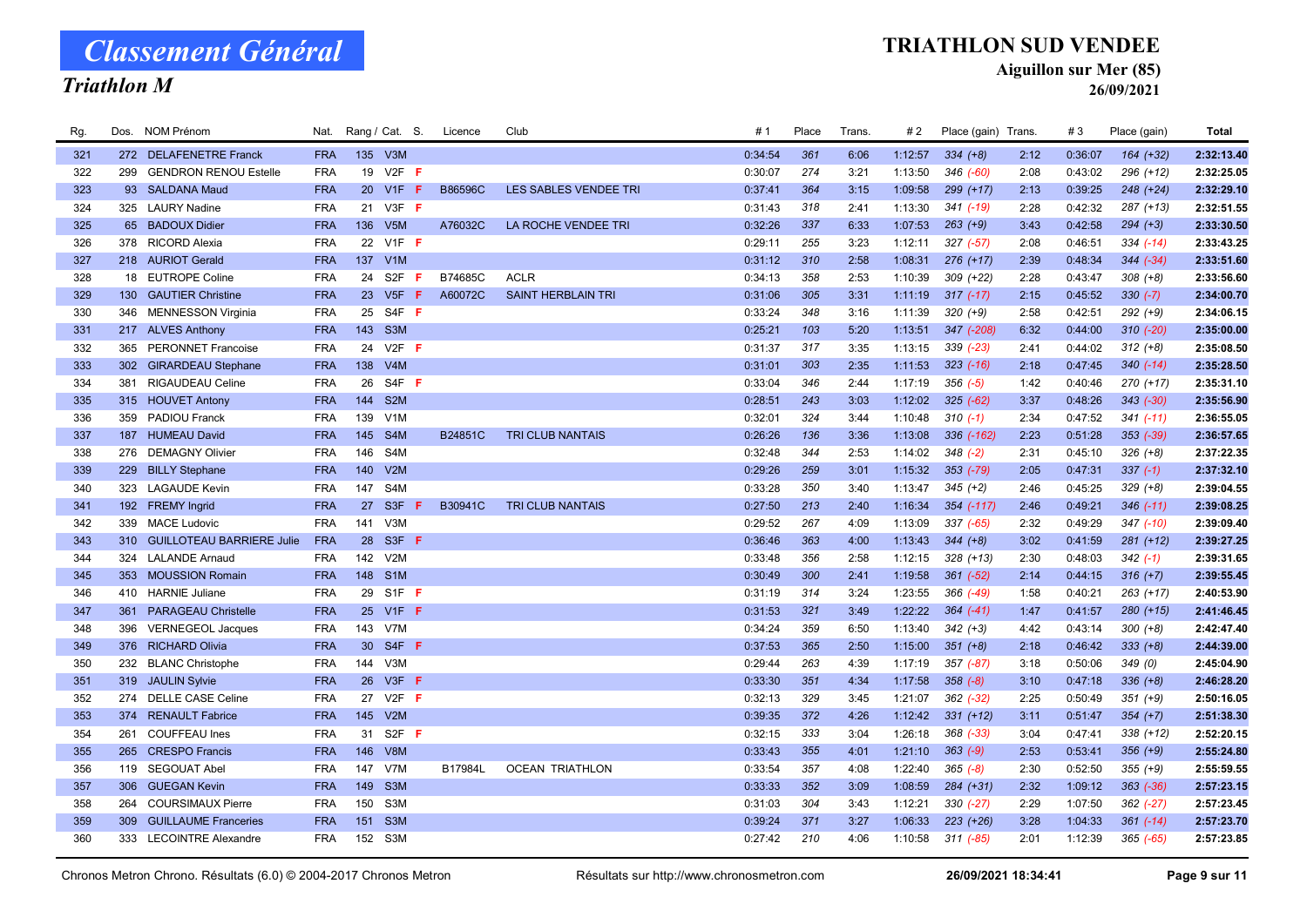### Triathlon M

#### TRIATHLON SUD VENDEE

Aiguillon sur Mer (85)

| Rg.        | Dos. NOM Prénom             |            |     |             | Nat. Rang / Cat. S. Licence | Club                              | # 1     | Place | Trans. | #2      | Place (gain) Trans.    |      | #3      | Place (gain) | Total       |
|------------|-----------------------------|------------|-----|-------------|-----------------------------|-----------------------------------|---------|-------|--------|---------|------------------------|------|---------|--------------|-------------|
| 361        | 238 BOURDIN Damien          | <b>FRA</b> |     | 154 S3M     |                             |                                   | 0:33:27 | 349   | 2:58   | 1:03:11 | 153 (+98)              | 2:14 | 1:15:36 | 366 (-110)   | 2:57:23.90  |
| 362        | 212 AGUIRRE Charles         | <b>FRA</b> |     | 153 S3M     |                             |                                   | 0:30:18 | 280   | 3:46   | 1:17:05 | $355 (-69)$            | 2:48 | 1:03:30 | $360 (-13)$  | 2:57:23.90  |
| 363        | 338 LUSZEZINSKI Michael     | <b>FRA</b> |     | 155 S3M     |                             |                                   | 0:34:52 | 360   | 3:36   | 1:06:37 | $226 (+45)$            | 2:47 | 1:09:33 | $364 (-48)$  | 2:57:24.05  |
| 364        | 275 DELPAS Matthieu         | <b>FRA</b> | 156 | S3M         |                             |                                   | 0:32:55 | 345   | 3:32   | 1:19:26 | $360 (-13)$            | 3:22 | 0:58:13 | $358(-6)$    | 2:57:24.65  |
| 365        | 312 HAUGOMAT Laurent        | <b>FRA</b> | 148 | V3M         |                             |                                   | 0:32:21 | 335   | 4:49   | 1:27:54 | $369 (-32)$            | 2:28 | 0:51:11 | $352 (+2)$   | 2:58:41.25  |
| 366        | 250 CHAILLOT Ludovic        | <b>FRA</b> |     | 157 S3M     |                             |                                   | 0:42:00 | 374   | 5:08   | 1:19:24 | $359 (+6)$             | 4:17 | 0:56:22 | $357 (+2)$   | 3:07:08.55  |
| 367        | 363 PELTANCHE Eric          | <b>FRA</b> |     | 149 V3M     |                             |                                   | 0:38:35 | 369   | 4:57   | 1:32:52 | 370(0)                 | 2:54 | 0:49:53 | $348 (+2)$   | 3:09:09.00  |
| 368        | 296 GALLAIS Frederic        | <b>FRA</b> |     | 150 V2M     |                             |                                   | 1:00:38 | 376   | 5:00   | 1:24:46 | $367 (+6)$             | 2:33 | 0:59:30 | $359 (+2)$   | 3:32:25.65  |
| <b>DNF</b> | 1 ROUET Andrews             | <b>FRA</b> |     | 0 S4M       | A97876C                     | <b>ANSA</b>                       | 0:22:50 | 41    | 1:50   | 0:59:52 | $73( -4)$              | 1:27 |         |              | $\bf{0}$    |
| <b>DNF</b> | 118 BRIDIER Michel          | <b>FRA</b> |     | 0 V6M       | A49115C                     | <b>OCEAN TRIATHLON</b>            | 0:46:52 | 375   |        |         |                        |      |         |              | $\mathbf 0$ |
| <b>DNF</b> | 127 FREMAUX Loic            | <b>FRA</b> |     | $0$ S3M     | B59764C                     | <b>SABLE TRI</b>                  | 0:27:19 | 188   | 1:58   | 0:58:44 | 56 (+107)              | 2:29 |         |              | $\bf{0}$    |
| <b>DNF</b> | 154 SAULAIS Sidney          | <b>FRA</b> |     | 0 S4M       | A80623C                     | <b>STADE POITEVIN TRI</b>         | 0:19:38 | 14    | 1:40   |         |                        |      |         |              | 0           |
| <b>DNF</b> | 188 PETITOT Patrice         | <b>FRA</b> |     | 0 V2M       | A30038C                     | TRI CLUB NANTAIS                  | 0:23:57 | 59    | 2:20   | 1:07:40 | $257$ $(-111)$         | 2:43 |         |              | $\bf{0}$    |
| <b>DNF</b> | 199 AVENEL Jean Charles     | <b>FRA</b> |     | 0 V1M       | B57074C                     | TRI CLUB NANTAIS                  | 0:29:07 | 251   | 2:37   |         |                        |      |         |              | 0           |
| <b>DNF</b> | 216 ALLART Jeremy           | <b>FRA</b> |     | 0 V1M       |                             |                                   | 0:29:46 | 265   | 3:13   | 1:12:15 | $329 (-52)$            | 2:42 |         |              | $\bf{0}$    |
| <b>DNF</b> | 231 BIVER Cedric            | <b>FRA</b> |     | 0 S4M       |                             |                                   | 0:27:15 | 182   | 3:36   |         | $2:03:00$ 371 $(-189)$ |      |         |              | 0           |
| <b>DNF</b> | 271 DEGUET Yann             | <b>FRA</b> |     | 0 V4M       |                             |                                   | 0:39:13 | 370   | 3:02   |         |                        |      |         |              |             |
| <b>DNF</b> | 366 PEUCH Luc               | <b>FRA</b> |     | 0 V5M       |                             |                                   | 0:27:04 | 177   | 3:01   |         | $1:10:10$ 301 $(-95)$  | 3:07 |         |              | 0           |
| <b>DNS</b> | 5 GOULARD Olivier           | <b>FRA</b> |     | 0 V2M       | A50350C                     | ANJOU TRI TRELAZE                 |         |       |        |         |                        |      |         |              |             |
| <b>DNS</b> | 10 FOUCAL Adrien            | <b>FRA</b> |     | 0 S3M       | B82798C                     | <b>ASPTT NANTES TRI</b>           |         |       |        |         |                        |      |         |              |             |
| <b>DNS</b> | 22 BRIAND Fabien            | <b>FRA</b> |     | 0 S4M       | A81037C                     | <b>BOUGUENAIS CLUB TRI</b>        |         |       |        |         |                        |      |         |              |             |
| <b>DNS</b> | 23 FANTINI Valerie          | <b>FRA</b> |     | 0 V3F       | B30788C                     | <b>BOUGUENAIS CLUB TRI</b>        |         |       |        |         |                        |      |         |              |             |
| <b>DNS</b> | 32 CHESNET Fabien           | <b>FRA</b> |     | 0 S2M       | B78609L                     | <b>CHOLET TRI</b>                 |         |       |        |         |                        |      |         |              |             |
| <b>DNS</b> | 33 GACHIGNARD Eric          | <b>FRA</b> |     | 0 V4M       | A32411C                     | <b>CHOLET TRI</b>                 |         |       |        |         |                        |      |         |              |             |
| <b>DNS</b> | 45 VAUTOUR Fabien           | <b>FRA</b> |     | 0 V1M       | A61692C                     | FONTENAY LE COMTE VENDEE TRI      |         |       |        |         |                        |      |         |              |             |
| <b>DNS</b> | 53 CATHUDAL Josepha         | <b>FRA</b> |     | $0$ S3F F   | A68579C                     | <b>GUC TRI</b>                    |         |       |        |         |                        |      |         |              |             |
| <b>DNS</b> | 59 GUENOLE Jerome           | <b>FRA</b> |     | 0 V1M       | B78434C                     | LA ROCHE VENDEE TRI               |         |       |        |         |                        |      |         |              |             |
| <b>DNS</b> | 84 CHARRIER Justine         | <b>FRA</b> |     | $0$ JUF $F$ | B78152C                     | LE POIRE SUR VIE VENDEE TRI       |         |       |        |         |                        |      |         |              |             |
| <b>DNS</b> | 85 PIBERNE Anthony          | <b>FRA</b> |     | $0$ V1M     | A32134C                     | LE POIRE SUR VIE VENDEE TRI       |         |       |        |         |                        |      |         |              |             |
| <b>DNS</b> | 91 POTIER Adrien            | <b>FRA</b> |     | 0 V1M       | B65944C                     | LES SABLES VENDEE TRI             |         |       |        |         |                        |      |         |              |             |
| <b>DNS</b> | 142 AVRIL Sebastien         | <b>FRA</b> |     | 0 V3M       | A31428C                     | ST JEAN DE MONTS VENDEE TRI ATHLE |         |       |        |         |                        |      |         |              |             |
| <b>DNS</b> | 163 HERVY David             | <b>FRA</b> |     | 0 S4M       | A61614C                     | TRI CLUB CLISSONNAIS              |         |       |        |         |                        |      |         |              |             |
| <b>DNS</b> | 182 DECAUX Aurelie          | <b>FRA</b> |     | $0$ S2F F   | B53683C                     | <b>TRI CLUB NANTAIS</b>           |         |       |        |         |                        |      |         |              |             |
| <b>DNS</b> | 225 BERTHOME Thierry        | <b>FRA</b> |     | 0 V3M       |                             |                                   |         |       |        |         |                        |      |         |              |             |
| <b>DNS</b> | 321 MAIGRET Jimmy           | <b>FRA</b> |     | 0 S3M       |                             |                                   |         |       |        |         |                        |      |         |              |             |
| <b>DNS</b> | 329 LE TRIONNAIRE Sebastien | <b>FRA</b> |     | 0 V2M       |                             |                                   |         |       |        |         |                        |      |         |              |             |
| <b>DNS</b> | 330 LEAU Amandine           | <b>FRA</b> |     | $0$ S4F F   |                             |                                   |         |       |        |         |                        |      |         |              |             |
| <b>DNS</b> | 352 MORIN Jerome            | <b>FRA</b> |     | 0 V3M       |                             |                                   |         |       |        |         |                        |      |         |              |             |
| <b>DNS</b> | 367 PEZZO Daniel            | <b>FRA</b> |     | 0 V4M       |                             |                                   |         |       |        |         |                        |      |         |              |             |
| <b>DNS</b> | 368 PINEAU Julien           | <b>FRA</b> |     | 0 S3M       |                             |                                   |         |       |        |         |                        |      |         |              |             |